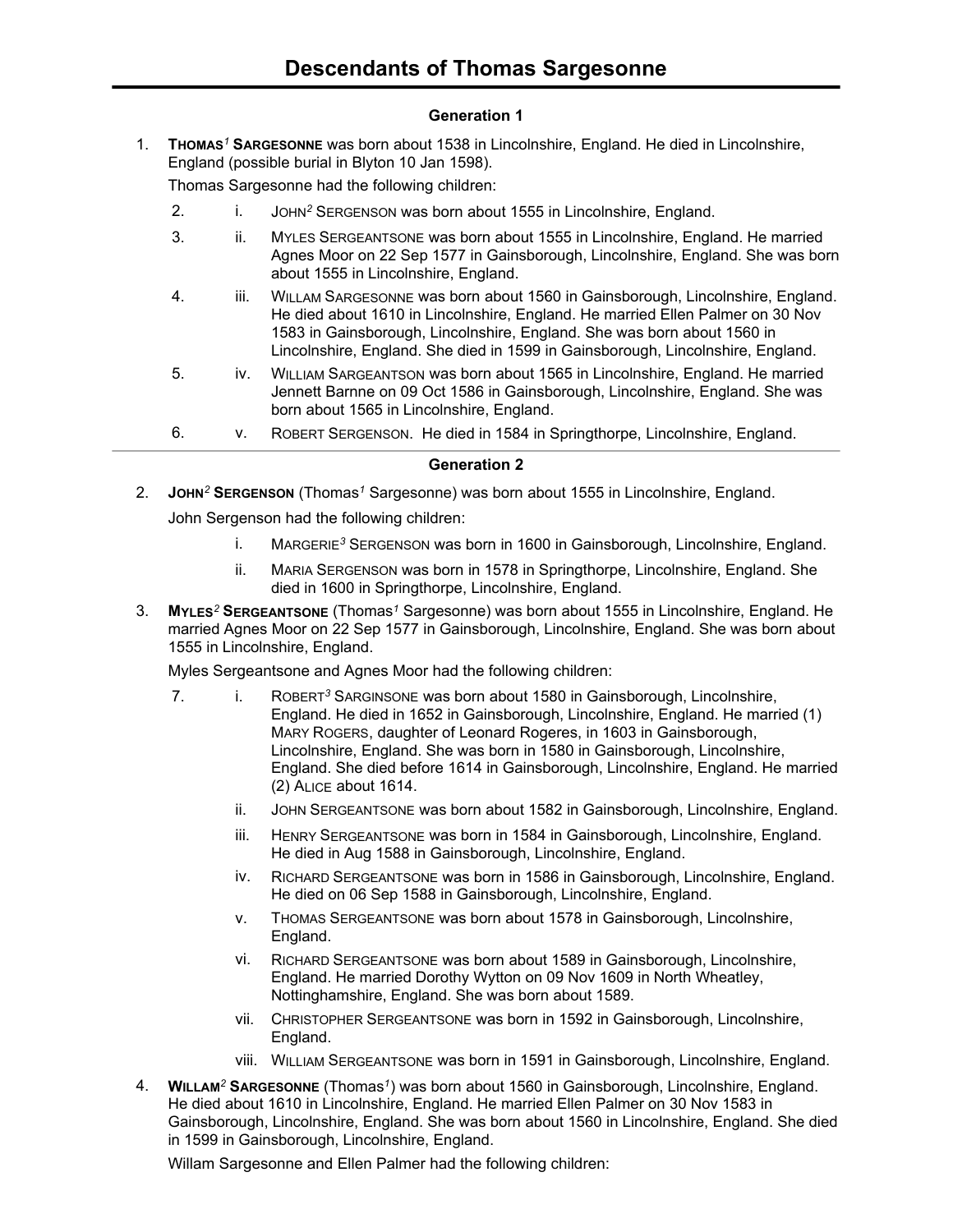- i. ISABELL*<sup>3</sup>* SARGESONNE was born in 1590 in Gainsborough, Lincolnshire, England.
- 8. ii. WILLIAM SARGESSONE was born about 1590 in Gainsborough, Lincolnshire, England. He died in 1626 in Hogsthorpe, Lincolnshire, England (Possible burial record in FMP for William Sergison snr). He married Grace Otter on 10 May 1604 in Hogsthorpe, Lincolnshire, England. She was born about 1578.
	- iii. ELLEN SARGESONNE was born in 1593 in Gainsborough, Lincolnshire, England. She died in Dec 1599 in Gainsborough, Lincolnshire, England.
	- iv. JANE SARGESONNE was born in 1599 in Gainsborough, Lincolnshire, England.
- 5. **WILLIAM***<sup>2</sup>* **SARGEANTSON** (Thomas*<sup>1</sup>* Sargesonne) was born about 1565 in Lincolnshire, England. He married Jennett Barnne on 09 Oct 1586 in Gainsborough, Lincolnshire, England. She was born about 1565 in Lincolnshire, England.

William Sargeantson and Jennett Barnne had the following children:

- i. ELLEN*<sup>3</sup>* SARGEANTSON was born in 1594 in Gainsborough, Lincolnshire, England. She died in 1599 in Gainsborough, Lincolnshire, England.
- ii. WILLIAM SARGEANTSON was born about 1590 in Gainsborough, Lincolnshire, England.
- iii. WILLIAM SARGEANTSON. He died in 1589 in Gainsborough, Lincolnshire, England.
- iv. ISABELL SARGEANTSON was born in 1590 in Gainsborough, Lincolnshire, England.
- v. JANE SARGEANTSON was born in 1599 in Gainsborough, Lincolnshire, England.
- 6. **ROBERT***<sup>2</sup>* **SERGENSON** (Thomas*<sup>1</sup>* Sargesonne). He died in 1584 in Springthorpe, Lincolnshire, England.

Robert Sergenson had the following children:

- i. RICHARD*<sup>3</sup>* SERGENSON was born in 1560 in Springthorpe, Lincolnshire, England. He died before 1562 in Springthorpe, Lincolnshire, England.
- ii. RICHARD SERGENSON was born in 1562 in Springthorpe, Lincolnshire, England.

### **Generation 3**

7. **ROBERT***<sup>3</sup>* **SARGINSONE** (Myles*<sup>2</sup>* Sergeantsone, Thomas*<sup>1</sup>* Sargesonne) was born about 1580 in Gainsborough, Lincolnshire, England. He died in 1652 in Gainsborough, Lincolnshire, England. He married (1) **MARY ROGERS**, daughter of Leonard Rogeres, in 1603 in Gainsborough, Lincolnshire, England. She was born in 1580 in Gainsborough, Lincolnshire, England. She died before 1614 in Gainsborough, Lincolnshire, England. He married (2) **ALICE** about 1614.

Robert Sarginsone and Mary Rogers had the following children:

- 9. i. ANN*<sup>4</sup>* SARGINSONE was born about 1607 in Gainsborough, Lincolnshire, England. She married Theophilus Cooke on 27 Oct 1628 in Gainsborough, Lincolnshire, England.
	- ii. ELIZABETH SARGINSONE was born about 1610 in Gainsborough, Lincolnshire, England.
	- iii. MARY SARGINSONE was born about 1612 in Gainsborough, Lincolnshire, England.

Robert Sarginsone and Alice had the following children:

- 10. iv. THOMAS SARGINSONN was born about 1620. He died about 1673 in Beckingham, Nottinghamshire, England. He married Anne Berneherd on 26 Jun 1645 in Beckingham, Nottinghamshire, England.
- 11. v. MYLES SARGINSONE was born about 1614 in Gainsborough, Lincolnshire, England. He married ALICE. She died in 1658 in Gainsborough, Lincolnshire, England.
	- vi. ROBERT SARGINSONE was born in 1620 in Gainsborough, Lincolnshire, England. He died on 23 Apr 1620 in Gainsborough, Lincolnshire, England.
	- vii. NICHOLAS SARGINSONE was born in 1617 in Gainsborough, Lincolnshire, England. He died in 1637 in Gainsborough, Lincolnshire, England.
- 12. viii. FRANCIS SARGINSONE was born about 1624. He died in 1671 in Beckingham,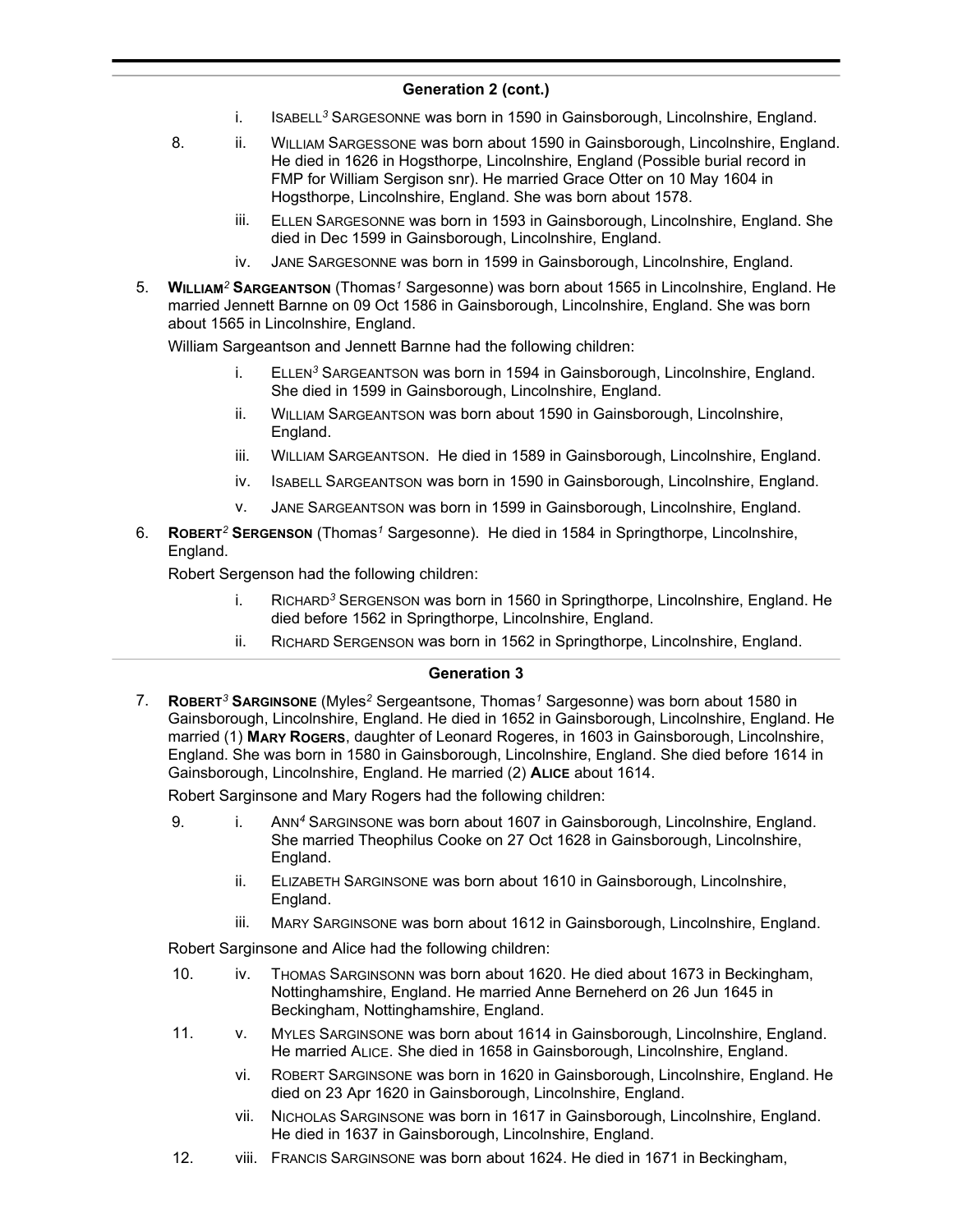Nottinghamshire, England. He married Mary Francisse on 14 Dec 1645 in Beckingham, Nottinghamshire, England.

8. **WILLIAM***<sup>3</sup>* **SARGESSONE** (Willam*<sup>2</sup>* Sargesonne, Thomas*<sup>1</sup>* Sargesonne) was born about 1590 in Gainsborough, Lincolnshire, England. He died in 1626 in Hogsthorpe, Lincolnshire, England (Possible burial record in FMP for William Sergison snr). He married Grace Otter on 10 May 1604 in Hogsthorpe, Lincolnshire, England. She was born about 1578.

William Sargessone and Grace Otter had the following children:

- 13. i. WILLIAM<sup>4</sup> SARGESSONE was born in 1604 in Hogsthorpe, Lincolnshire, England. He married Elizabeth Richardsone, daughter of Daniell Richardsonne, on 14 May 1631 in Hogsthorpe, Lincolnshire, England (Sergison on marriage record). She was born about 1610 in Hogsthorpe, Lincolnshire, England. She died in 1654 in Hogsthorpe, Lincolnshire, England.
	- ii. ELIZABETH SARGESSONE was born in 1606 in Hogsthorpe, Lincolnshire, England.
	- iii. AMYE SARGESSONE was born in 1608 in Hogsthorpe, Lincolnshire, England.
	- iv. ROGER SARGESONNE was born in 1611 in Hogsthorpe, Lincolnshire, England.
	- v. ELIZABETH SARGESSONE was born in 1615 in Hogsthorpe, Lincolnshire, England.
	- vi. ANNE SARGESSONE was born in 1616 in Hogsthorpe, Lincolnshire, England.
	- vii. JOHN SARGESSONE was born in 1619 in Hogsthorpe, Lincolnshire, England.

### **Generation 4**

9. **ANN***<sup>4</sup>* **SARGINSONE** (Robert*<sup>3</sup>* , Myles*<sup>2</sup>* Sergeantsone, Thomas*<sup>1</sup>* Sargesonne) was born about 1607 in Gainsborough, Lincolnshire, England. She married Theophilus Cooke on 27 Oct 1628 in Gainsborough, Lincolnshire, England.

Theophilus Cooke and Ann Sarginsone had the following child:

- i. MYLES*<sup>5</sup>* COOKE was born in 1630.
- 10. **THOMAS***<sup>4</sup>* **SARGINSONN** (Robert*<sup>3</sup>* Sarginsone, Myles*<sup>2</sup>* Sergeantsone, Thomas*<sup>1</sup>* Sargesonne) was born about 1620. He died about 1673 in Beckingham, Nottinghamshire, England. He married Anne Berneherd on 26 Jun 1645 in Beckingham, Nottinghamshire, England.

Thomas Sarginsonn and Anne Berneherd had the following child:

- 14. i. ROGER*<sup>5</sup>* SERGINSON was born about 1648 in Beckingham, Nottinghamshire, England. He married Elizabeth Horst on 16 Oct 1672 in Bole, Nottinghamshire, England (Roger from Beckingham).
- 11. **MYLES***<sup>4</sup>* **SARGINSONE** (Robert*<sup>3</sup>* , Myles*<sup>2</sup>* Sergeantsone, Thomas*<sup>1</sup>* Sargesonne) was born about 1614 in Gainsborough, Lincolnshire, England. He married **ALICE**. She died in 1658 in Gainsborough, Lincolnshire, England.

Myles Sarginsone and Alice had the following children:

- i. JOHN*<sup>5</sup>* SARGINSONE was born about 1647 in Gainsborough, Lincolnshire, England.
- 15. ii. JOSEPH SARGINSONE was born on 22 Apr 1654 in Gainsborough, Lincolnshire, England. He died in 1721 in Gainsborough, Lincolnshire, England (possible - not confirmed). He married MARY.
- 12. **FRANCIS***<sup>4</sup>* **SARGINSONE** (Robert*<sup>3</sup>* , Myles*<sup>2</sup>* Sergeantsone, Thomas*<sup>1</sup>* Sargesonne) was born about 1624. He died in 1671 in Beckingham, Nottinghamshire, England. He married Mary Francisse on 14 Dec 1645 in Beckingham, Nottinghamshire, England.

Francis Sarginsone and Mary Francisse had the following children:

- i. SUSANNA*<sup>5</sup>* SARGINSONE was born about 1648 in Beckingham, Nottinghamshire, England.
- ii. MARIA SARGINSONE was born about 1646 in Beckingham, Nottinghamshire, England.
- 16. iii. FRANCIS SARGINSONE was born about 1666 in Beckingham, Nottinghamshire, England. He married Mary Simms on 24 Jun 1691 in Walkeringham,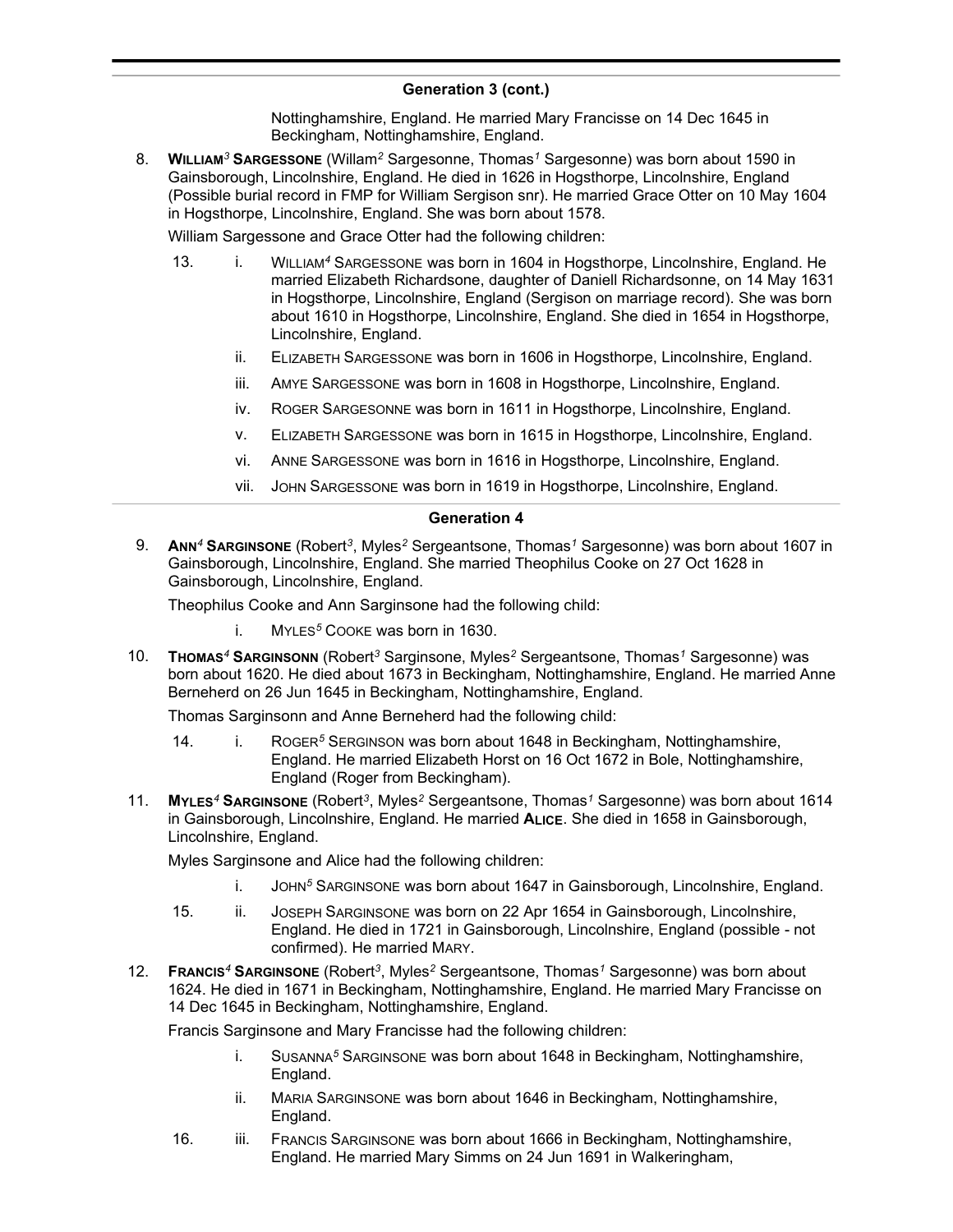Nottinghamshire, England. She was born about 1670.

13. **WILLIAM***<sup>4</sup>* **SARGESSONE** (William*<sup>3</sup>* , Willam*<sup>2</sup>* Sargesonne, Thomas*<sup>1</sup>* Sargesonne) was born in 1604 in Hogsthorpe, Lincolnshire, England. He married Elizabeth Richardsone, daughter of Daniell Richardsonne, on 14 May 1631 in Hogsthorpe, Lincolnshire, England (Sergison on marriage record). She was born about 1610 in Hogsthorpe, Lincolnshire, England. She died in 1654 in Hogsthorpe, Lincolnshire, England.

William Sargessone and Elizabeth Richardsone had the following children:

- i. ROBERT*<sup>5</sup>* SARGESSONE was born in 1623 in Hogsthorpe, Lincolnshire, England.
- ii. ROBERT SARGESSONE was born in 1625 in Hogsthorpe, Lincolnshire, England.
- iii. ALICE SARGESSONE was born in 1632 in Hogsthorpe, Lincolnshire, England. She married Thomas Pinson on 29 Jul 1664 in Hogsthorpe, Lincolnshire, England.
- 17. iv. JOHN SERGISONE was born in 1633 in Hogsthorpe, Lincolnshire, England. He married Elizabeth Branceby on 20 Apr 1666 in Hogsthorpe, Lincolnshire, England. She was born about 1648 in Hogsthorpe, Lincolnshire, England. She died on 08 Nov 1693.
	- v. WILLIAM SARGESSONE was born in 1635 in Hogsthorpe, Lincolnshire, England.
	- vi. ROBERT SARGESSONE was born in 1638 in Hogsthorpe, Lincolnshire, England. He died in Sep 1638 in Hogsthorpe, Lincolnshire, England.
- 18. vii. ROBERT SARGESSONE was born in 1640 in Hogsthorpe, Lincolnshire, England. He married Christiana Dawson on 22 May 1676 in Mumby, Lincolnshire, England. She was born in 1646 in Hogsthorpe, Lincolnshire, England.
	- viii. ELIZABETH SARGESSONE was born in 1643 in Hogsthorpe, Lincolnshire, England.
	- ix. JANE SARGESSONE was born in 1646 in Hogsthorpe, Lincolnshire, England.

### **Generation 5**

14. **ROGER***<sup>5</sup>* **SERGINSON** (Thomas*<sup>4</sup>* Sarginsonn, Robert*<sup>3</sup>* Sarginsone, Myles*<sup>2</sup>* Sergeantsone, Thomas*<sup>1</sup>* Sargesonne) was born about 1648 in Beckingham, Nottinghamshire, England. He married Elizabeth Horst on 16 Oct 1672 in Bole, Nottinghamshire, England (Roger from Beckingham).

Roger Serginson and Elizabeth Horst had the following children:

- i. THOMAS*<sup>6</sup>* SERGINSON was born in 1673 in Beckingham, Nottinghamshire, England. He died before 1684.
- ii. ROGEER SARGISON was born in 1673 in Beckingham, Nottinghamshire, England. He died before 1684.
- 19. iii. ROGER SERGINSON was born about 1684. He died in 1762 in Gainsborough, Lincolnshire, England (aged 78, a farmer). He married (1) ELIZABETH about 1720. She was born about 1690. He married (2) JANE BILLIART on 16 Jun 1732 in Gainsborough, Lincolnshire, England.
	- iv. THOMAS SARGISON was born about 1684 in Beckingham, Nottinghamshire, England.
- 15. **JOSEPH***<sup>5</sup>* **SARGINSONE** (Myles*<sup>4</sup>* , Robert*<sup>3</sup>* , Myles*<sup>2</sup>* Sergeantsone, Thomas*<sup>1</sup>* Sargesonne) was born on 22 Apr 1654 in Gainsborough, Lincolnshire, England. He died in 1721 in Gainsborough, Lincolnshire, England (possible - not confirmed). He married **MARY**.

Joseph Sarginsone and Mary had the following child:

- 20. i. ROBERT*<sup>6</sup>* SARGINSONE was born about 1701 in Gainsborough, Lincolnshire, England. He died in 1761 in Gainsborough, Lincolnshire, England. He married MARY.
- 16. **FRANCIS***<sup>5</sup>* **SARGINSONE** (Francis*<sup>4</sup>* , Robert*<sup>3</sup>* , Myles*<sup>2</sup>* Sergeantsone, Thomas*<sup>1</sup>* Sargesonne) was born about 1666 in Beckingham, Nottinghamshire, England. He married Mary Simms on 24 Jun 1691 in Walkeringham, Nottinghamshire, England. She was born about 1670.

Francis Sarginsone and Mary Simms had the following child:

i. MARY*<sup>6</sup>* SARGESON was born about 1692 in Walkeringham, Nottinghamshire, England.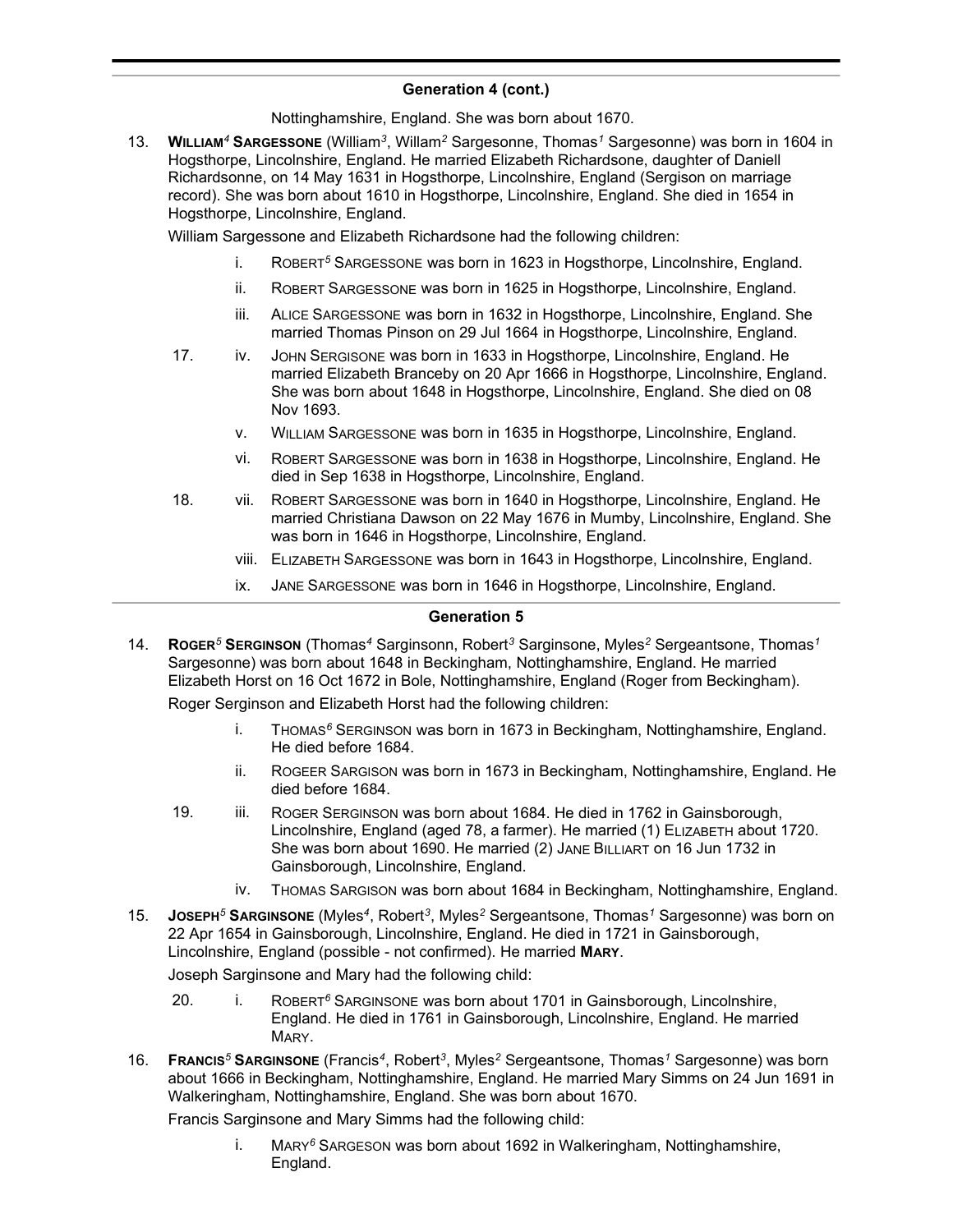17. **JOHN***<sup>5</sup>* **SERGISONE** (William*<sup>4</sup>* Sargessone, William*<sup>3</sup>* Sargessone, Willam*<sup>2</sup>* Sargesonne, Thomas*<sup>1</sup>* Sargesonne) was born in 1633 in Hogsthorpe, Lincolnshire, England. He married Elizabeth Branceby on 20 Apr 1666 in Hogsthorpe, Lincolnshire, England. She was born about 1648 in Hogsthorpe, Lincolnshire, England. She died on 08 Nov 1693.

John Sergisone and Elizabeth Branceby had the following children:

- 21. i. CHARLES*<sup>6</sup>* SARGISON was born about 1667 in Hogsthorpe, Lincolnshire, England. He married Elizabeth Barnes on 22 Aug 1688 in Hogsthorpe, Lincolnshire, England. She was born about 1668 in Lincolnshire, England.
	- ii. ANNE SARGISSON was born in 1672 in Hogsthorpe, Lincolnshire, England. She died on 29 Nov 1682 in Hogsthorpe, Lincolnshire, England.
	- iii. ELIZABETH SARGISSON was born in 1675 in Hogsthorpe, Lincolnshire, England. She died on 26 Mar 1683 in Hogsthorpe, Lincolnshire, England.
- 22. iv. JOHN SARGISSON was born in 1671 in Hogsthorpe, Lincolnshire, England. He married ELIZABETH.
- 18. **ROBERT***<sup>5</sup>* **SARGESSONE** (William*<sup>4</sup>* , William*<sup>3</sup>* , Willam*<sup>2</sup>* Sargesonne, Thomas*<sup>1</sup>* Sargesonne) was born in 1640 in Hogsthorpe, Lincolnshire, England. He married Christiana Dawson on 22 May 1676 in Mumby, Lincolnshire, England. She was born in 1646 in Hogsthorpe, Lincolnshire, England.

Robert Sargessone and Christiana Dawson had the following children:

- 23. i. WILLIAM<sup>6</sup> SARGISON was born in 1676 in Mumby, Lincolnshire, England. He married Rosamund Stephenson on 20 Jul 1704 in Anderby, Lincolnshire, England. She was born about 1678.
	- ii. CHRISTIANA SARGESON was born in 1681 in Hogsthorpe, Lincolnshire, England.

### **Generation 6**

19. **ROGER***<sup>6</sup>* **SERGINSON** (Roger*<sup>5</sup>* , Thomas*<sup>4</sup>* Sarginsonn, Robert*<sup>3</sup>* Sarginsone, Myles*<sup>2</sup>* Sergeantsone, Thomas*<sup>1</sup>* Sargesonne) was born about 1684. He died in 1762 in Gainsborough, Lincolnshire, England (aged 78, a farmer). He married (1) **ELIZABETH** about 1720. She was born about 1690. He married (2) **JANE BILLIART** on 16 Jun 1732 in Gainsborough, Lincolnshire, England.

Roger Serginson and Elizabeth had the following children:

- i. JOSEPH*<sup>7</sup>* SERGINSON was born about 1725 in Gainsborough, Lincolnshire, England.
- 24. ii. THOMAS SERGINSON was born about 1720 in Gainsborough, Lincolnshire, England. He died in 1782 in Gainsborough, Lincolnshire, England. He married Alice Jubb on 25 Dec 1758 in Gainsborough, Lincolnshire, England (All Saints Church Thomas from Northolme near to Wainfleet). She was born about 1735 in Gainsborough, Lincolnshire, England.

Roger Serginson and Jane Billiart had the following children:

- iii. ANN SERGINSON was born about 1734 in Gainsborough, Lincolnshire, England (twin sister Jane).
- iv. JANE SERGINSON was born about 1734 in Gainsborough, Lincolnshire, England (twin sister Ann).
- 25. v. JOHN SERGINSON was born about 1741 in Gainsborough, Lincolnshire, England. He married Elizabeth Foulston on 12 Jan 1767 in Gainsborough, Lincolnshire, England.
	- vi. ROGER SERGINSON was born in 1745. He died in 1746 in Gainsborough, Lincolnshire, England.
- 20. **ROBERT***<sup>6</sup>* **SARGINSONE** (Joseph*<sup>5</sup>* , Myles*<sup>4</sup>* , Robert*<sup>3</sup>* , Myles*<sup>2</sup>* Sergeantsone, Thomas*<sup>1</sup>* Sargesonne) was born about 1701 in Gainsborough, Lincolnshire, England. He died in 1761 in Gainsborough, Lincolnshire, England. He married **MARY**.

Robert Sarginsone and Mary had the following children:

- i. MARY*<sup>7</sup>* SARGINSONE. She died in 1743 in Gainsborough, Lincolnshire, England.
- ii. JOSEPH SARGINSONE was born about 1730 in Gainsborough, Lincolnshire, England (twin was Benjaman). He died on 1730/31 in Gainsborough, Lincolnshire, England.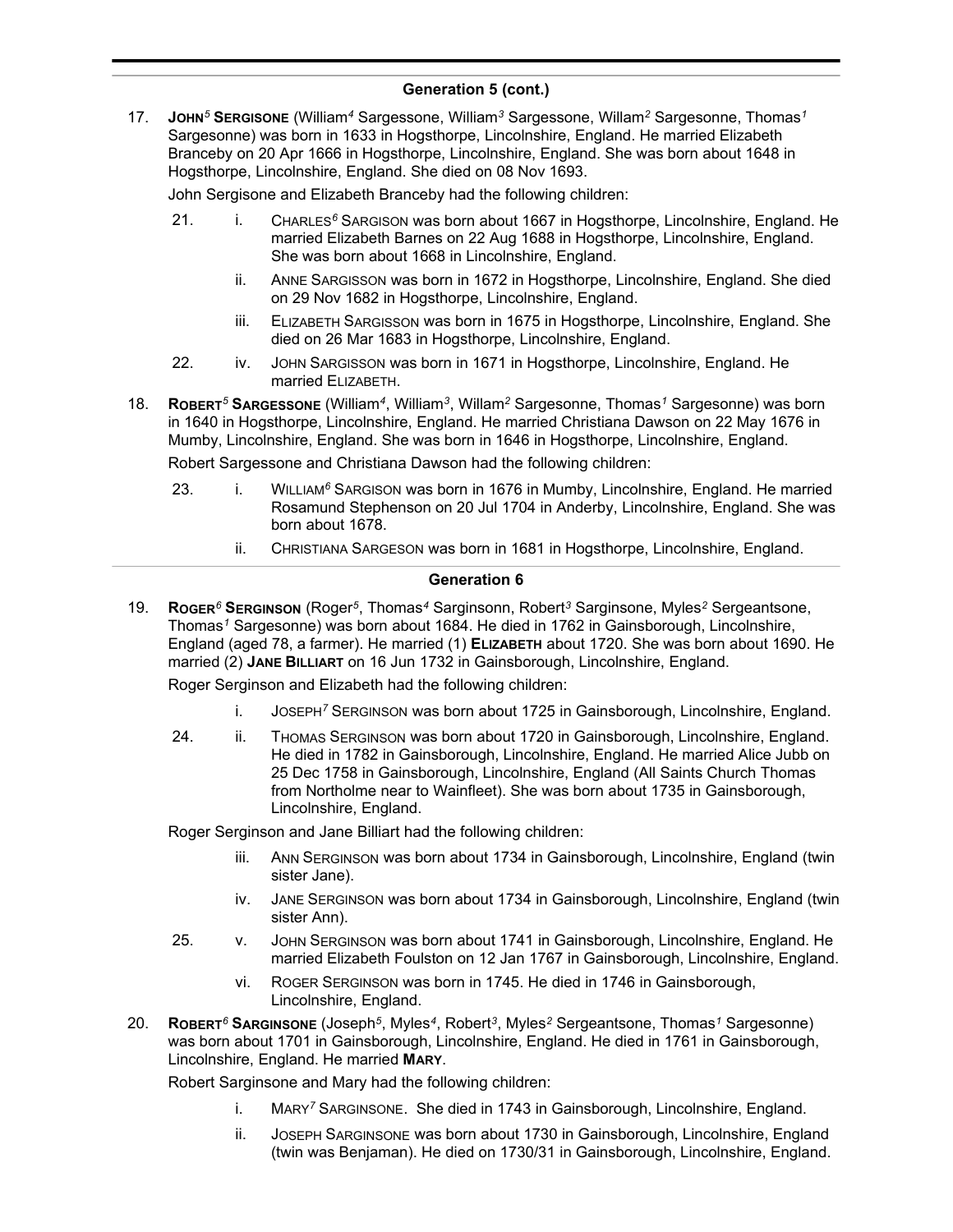- 26. iii. BENJAMAN SARGINSONE was born about 1730 in Gainsborough, Lincolnshire, England (twin was Joseph). He married Catherine Winn on 23 Apr 1759 in Gainsborough, Lincolnshire, England. She was born about 1720. She died in 1786 in Gainsborough, Lincolnshire, England.
	- iv. SARAH SARGINSONE was born about 1728 in Gainsborough, Lincolnshire, England. She married George Brown on 31 Dec 1750 in Gainsborough, Lincolnshire, England.
	- v. WILLIAM SARGINSONE was born about 1732 in Gainsborough, Lincolnshire, England.
	- vi. JOSEPH SARGINSONE was born about 1735 in Gainsborough, Lincolnshire, England.
- 21. **CHARLES***<sup>6</sup>* **SARGISON** (John*<sup>5</sup>* Sergisone, William*<sup>4</sup>* Sargessone, William*<sup>3</sup>* Sargessone, Willam*<sup>2</sup>* Sargesonne, Thomas*<sup>1</sup>* Sargesonne) was born about 1667 in Hogsthorpe, Lincolnshire, England. He married Elizabeth Barnes on 22 Aug 1688 in Hogsthorpe, Lincolnshire, England. She was born about 1668 in Lincolnshire, England.

Charles Sargison and Elizabeth Barnes had the following children:

- i. CHARLES*<sup>7</sup>* SARGISON was born in 1696 in Hogsthorpe, Lincolnshire, England.
- ii. JOHN SARGISON was born in 1698 in Hogsthorpe, Lincolnshire, England.
- 27. iii. WILLIAM SARGISSON was born in 1703 in Hogsthorpe, Lincolnshire, England. He married ELIZABETH. She was born about 1705 in Lincolnshire, England (Is she also an Elizabeth Nelsey?).
	- iv. MARY SARGISON was born in 1701 in Hogsthorpe, Lincolnshire, England.
	- v. ELIZABETH SARGISON was born in 1708 in Hogsthorpe, Lincolnshire, England.
	- vi. ELIZABETH SARGISON was born in 1693 in Hogsthorpe, Lincolnshire, England. She died on 08 Nov 1693 in Hogsthorpe, Lincolnshire, England.
- 22. **JOHN***<sup>6</sup>* **SARGISSON** (John*<sup>5</sup>* Sergisone, William*<sup>4</sup>* Sargessone, William*<sup>3</sup>* Sargessone, Willam*<sup>2</sup>* Sargesonne, Thomas*<sup>1</sup>* Sargesonne) was born in 1671 in Hogsthorpe, Lincolnshire, England. He married **ELIZABETH**.

John Sargisson and Elizabeth had the following children:

- 28. i. CHARLES*<sup>7</sup>* SARGISSON was born about 1697 in Lincolnshire, England. He died in 1767 in Hogsthorpe, Lincolnshire, England (Was a taylor). He married (1) RUTH GOTHERICK on 23 Nov 1727 in Old Leake, Lincolnshire, England (Charles was a widow). He married (2) ABIGAIL WRIGHT on 14 Sep 1720 in Old Leake, Lincolnshire, England.
- 29. ii. JOHN SARGISSON was born in 1699 in Burgh le Marsh, Lincolnshire, England. He married (1) JANE JOHNSON on 08 Apr 1729 in Burgh le Marsh, Lincolnshire, England. She died in 1755 in Burgh le Marsh, Lincolnshire, England. He married (2) SARAH about 1726.
- 30. iii. WILLIAM SARGINSON was born about 1700 in Lincolnshire, England. He married Sarah Robson on 04 Jun 1723 in Burgh le Marsh, Lincolnshire, England.
	- iv. THOMAS SARGISSON was born in 1701 in Burgh le Marsh, Lincolnshire, England.
- 31. v. ROBERT SARGISSON was born in 1703 in Burgh le Marsh, Lincolnshire, England. He married Mary Allitt, daughter of Ramas Allat and Mary, on 01 May 1734 in Thorpe St Peter, Lincolnshire, England. She was born about 1714 in Hogsthorpe, Lincolnshire, England.
	- vi. NATHAN SARGISSON was born in 1705 in Burgh le Marsh, Lincolnshire, England. He died in May 1705 in Burgh le Marsh, Lincolnshire, England.
	- vii. SAMUEL SARGISSON was born in 1706 in Burgh le Marsh, Lincolnshire, England. He died in Dec 1707 in Burgh le Marsh, Lincolnshire, England.
	- viii. ELIZAETH SARGISSON was born in 1710 in Hogsthorpe, Lincolnshire, England.
	- ix. JOSEPH SARGISSON was born in 1711 in Mumby, Lincolnshire, England.
- 23. **WILLIAM***<sup>6</sup>* **SARGISON** (Robert*<sup>5</sup>* Sargessone, William*<sup>4</sup>* Sargessone, William*<sup>3</sup>* Sargessone, Willam*<sup>2</sup>* Sargesonne, Thomas*<sup>1</sup>* Sargesonne) was born in 1676 in Mumby, Lincolnshire, England. He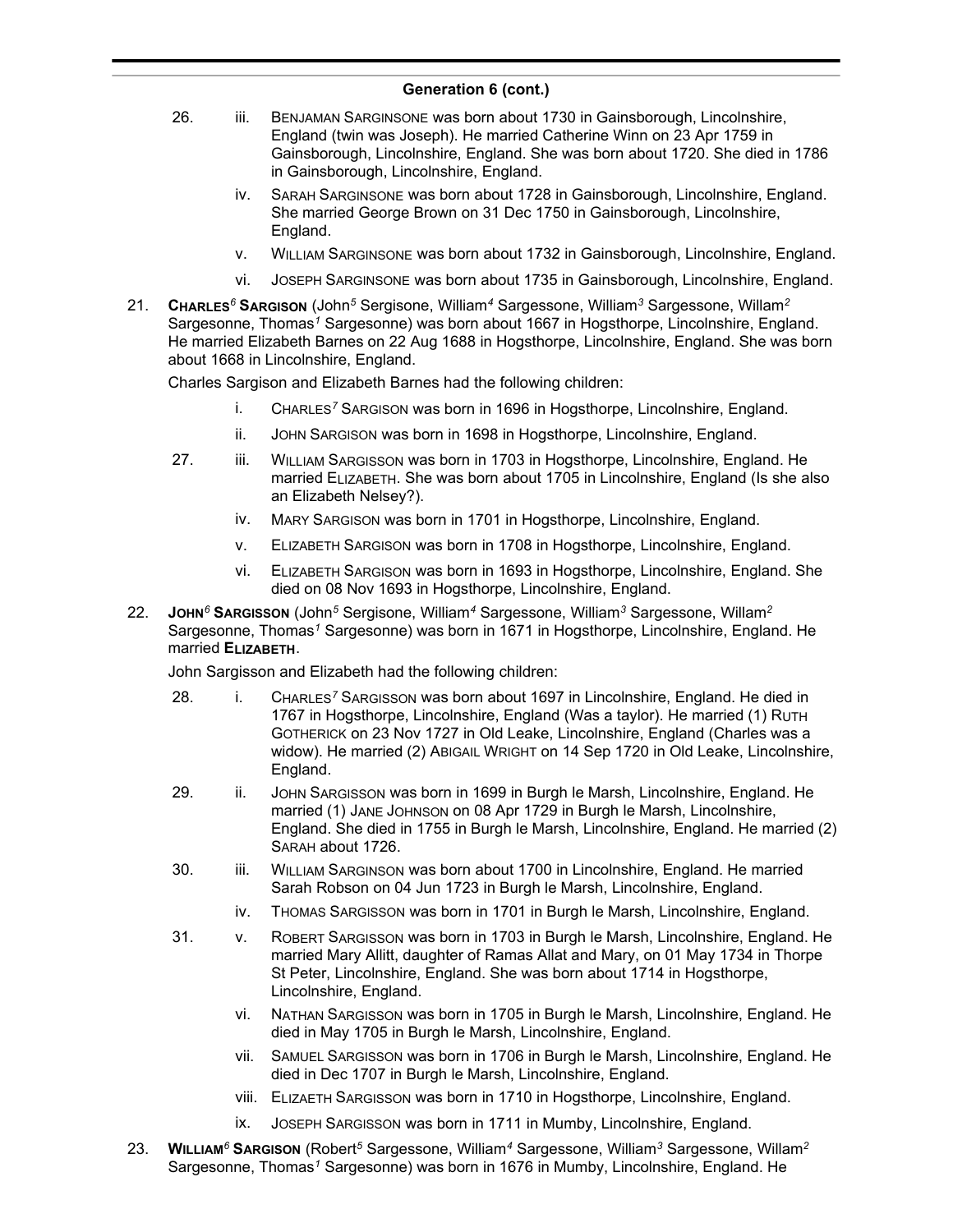married Rosamund Stephenson on 20 Jul 1704 in Anderby, Lincolnshire, England. She was born about 1678.

William Sargison and Rosamund Stephenson had the following children:

- i. WILLIAM*<sup>7</sup>* SARGISON was born about 1705 in Mumby, Lincolnshire, England.
- ii. MARY SARGISON was born about 1705 in Mumby, Lincolnshire, England.
- iii. ROSE SARGISON was born in 1719 in Mumby, Lincolnshire, England.

### **Generation 7**

24. **THOMAS***<sup>7</sup>* **SERGINSON** (Roger*<sup>6</sup>* , Roger*<sup>5</sup>* , Thomas*<sup>4</sup>* Sarginsonn, Robert*<sup>3</sup>* Sarginsone, Myles*<sup>2</sup>* Sergeantsone, Thomas*<sup>1</sup>* Sargesonne) was born about 1720 in Gainsborough, Lincolnshire, England. He died in 1782 in Gainsborough, Lincolnshire, England. He married Alice Jubb on 25 Dec 1758 in Gainsborough, Lincolnshire, England (All Saints Church Thomas from Northolme near to Wainfleet). She was born about 1735 in Gainsborough, Lincolnshire, England.

Thomas Serginson and Alice Jubb had the following child:

- 32. i. THOMAS*<sup>8</sup>* SARGISON was born about 1759 in Gainsborough, Lincolnshire, England. He married Elizabeth Law on 09 May 1783 in Gainsborough, Lincolnshire, England (All Saints Church).
- 25. **JOHN***<sup>7</sup>* **SERGINSON** (Roger*<sup>6</sup>* , Roger*<sup>5</sup>* , Thomas*<sup>4</sup>* Sarginsonn, Robert*<sup>3</sup>* Sarginsone, Myles*<sup>2</sup>* Sergeantsone, Thomas*<sup>1</sup>* Sargesonne) was born about 1741 in Gainsborough, Lincolnshire, England. He married Elizabeth Foulston on 12 Jan 1767 in Gainsborough, Lincolnshire, England. John Serginson and Elizabeth Foulston had the following child:
	- - i. JANE*<sup>8</sup>* SERGINSON was born in 1768 in Gainsborough, Lincolnshire, England.
- 26. **BENJAMAN***<sup>7</sup>* **SARGINSONE** (Robert*<sup>6</sup>* , Joseph*<sup>5</sup>* , Myles*<sup>4</sup>* , Robert*<sup>3</sup>* , Myles*<sup>2</sup>* Sergeantsone, Thomas*<sup>1</sup>* Sargesonne) was born about 1730 in Gainsborough, Lincolnshire, England (twin was Joseph). He married Catherine Winn on 23 Apr 1759 in Gainsborough, Lincolnshire, England. She was born about 1720. She died in 1786 in Gainsborough, Lincolnshire, England.

Benjaman Sarginsone and Catherine Winn had the following child:

- i. ELIZABETH*<sup>8</sup>* SERGISON was born in 1761 in Gainsborough, Lincolnshire, England. She died on 27 Aug 1761 in Gainsborough, Lincolnshire, England.
- 27. **WILLIAM***<sup>7</sup>* **SARGISSON** (Charles*<sup>6</sup>* Sargison, John*<sup>5</sup>* Sergisone, William*<sup>4</sup>* Sargessone, William*<sup>3</sup>* Sargessone, Willam*<sup>2</sup>* Sargesonne, Thomas*<sup>1</sup>* Sargesonne) was born in 1703 in Hogsthorpe, Lincolnshire, England. He married **ELIZABETH**. She was born about 1705 in Lincolnshire, England (Is she also an Elizabeth Nelsey?).

William Sargisson and Elizabeth had the following children:

- 33. i. WILLIAM*<sup>8</sup>* SARGISSON was born about 1730 in Lincolnshire, England. He married Elizabeth Nelsey, daughter of John Nelsey, on 01 May 1752 in Mumby, Lincolnshire, England (William a farmer from Burgh). She was born about 1730 in Lincolnshire, England.
	- ii. CHARLES SARGISSON was born in 1727 in Hogsthorpe, Lincolnshire, England.
- 28. **CHARLES***<sup>7</sup>* **SARGISSON** (John*<sup>6</sup>* , John*<sup>5</sup>* Sergisone, William*<sup>4</sup>* Sargessone, William*<sup>3</sup>* Sargessone, Willam*<sup>2</sup>* Sargesonne, Thomas*<sup>1</sup>* Sargesonne) was born about 1697 in Lincolnshire, England. He died in 1767 in Hogsthorpe, Lincolnshire, England (Was a taylor). He married (1) **RUTH GOTHERICK** on 23 Nov 1727 in Old Leake, Lincolnshire, England (Charles was a widow). He married (2) **ABIGAIL WRIGHT** on 14 Sep 1720 in Old Leake, Lincolnshire, England.

Charles Sargisson and Ruth Gotherick had the following children:

- 34. i. JOHN*<sup>8</sup>* SARGISSON was born in 1738 in Hogsthorpe, Lincolnshire, England. He married Jemima Odling on 12 Jul 1770 in Theddlethorpe All Saints, Lincolnshire, England. She died in 1797.
	- ii. ABIGAL SARGISON was born in 1740 in Hogsthorpe, Lincolnshire, England. She married John Handsley on 04 May 1767 in Bratoft, Lincolnshire, England.
	- iii. WILLIAM SARGISSON was born in 1729 in Old Leake, Lincolnshire, England.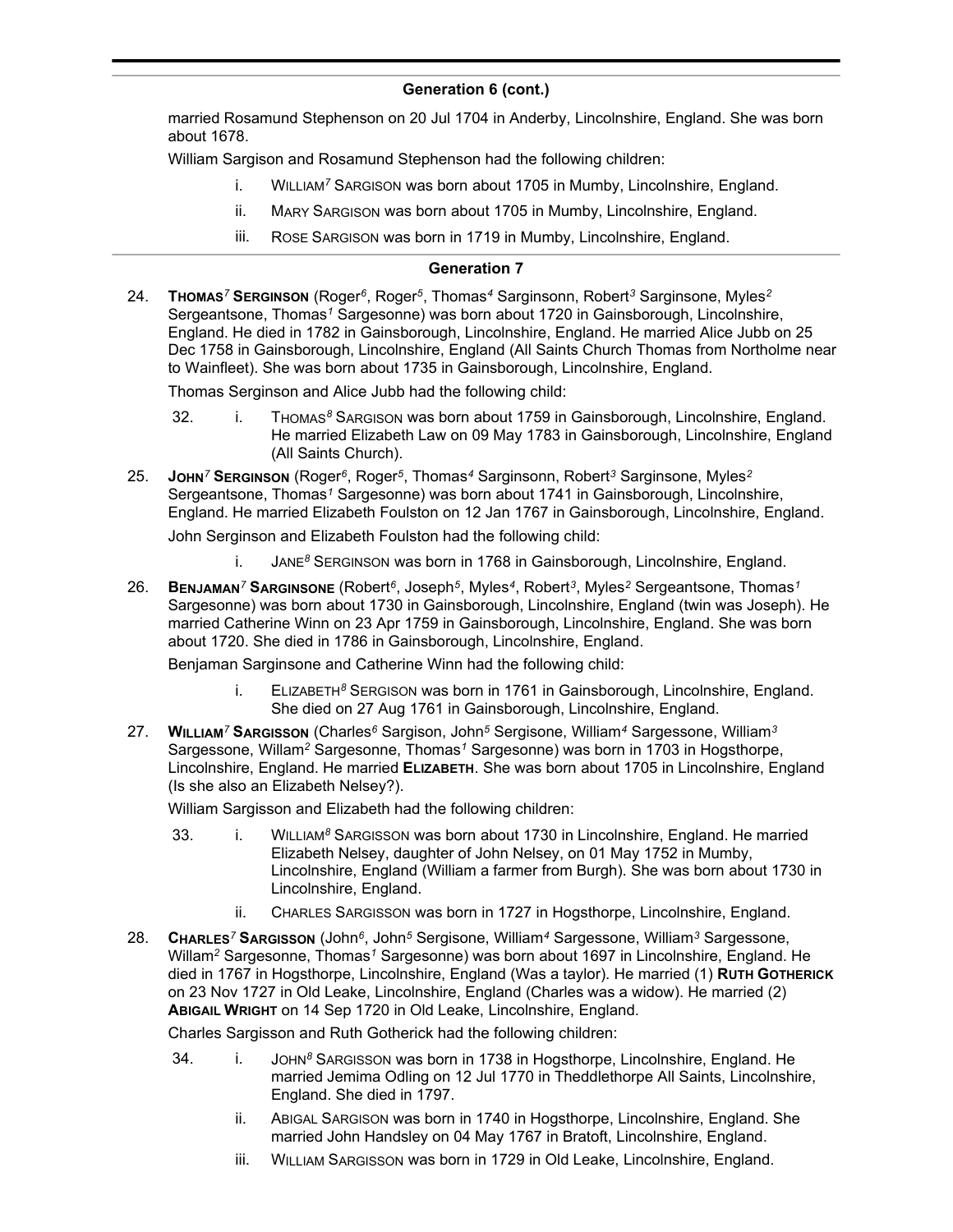29. **JOHN***<sup>7</sup>* **SARGISSON** (John*<sup>6</sup>* , John*<sup>5</sup>* Sergisone, William*<sup>4</sup>* Sargessone, William*<sup>3</sup>* Sargessone, Willam*<sup>2</sup>* Sargesonne, Thomas*<sup>1</sup>* Sargesonne) was born in 1699 in Burgh le Marsh, Lincolnshire, England. He married (1) **JANE JOHNSON** on 08 Apr 1729 in Burgh le Marsh, Lincolnshire, England. She died in 1755 in Burgh le Marsh, Lincolnshire, England. He married (2) **SARAH** about 1726.

John Sargisson and Jane Johnson had the following children:

- i. JOSEPH*<sup>8</sup>* SARGISSON was born in 1731 in Burgh le Marsh, Lincolnshire, England.
- ii. THOMAS SARGISSON was born in Oct 1733 in Burgh le Marsh, Lincolnshire, England. He died on 13 Aug 1734 in Burgh le Marsh, Lincolnshire, England.
- iii. SARAH SARGISSON was born in Jan 1735 in Burgh le Marsh, Lincolnshire, England. She died on 01 Sep 1736 in Burgh le Marsh, Lincolnshire, England.
- iv. SARAH SARGISSON was born in 1737 in Burgh le Marsh, Lincolnshire, England. She married Timothy Taylor in May 1761 in Burgh le Marsh, Lincolnshire, England.
- v. JOHN SARGISSON was born in 1740 in Burgh le Marsh, Lincolnshire, England.
- vi. ELIZABETH SARGISSON was born in 1741 in Burgh le Marsh, Lincolnshire, England. She died in Jun 1749 in Burgh le Marsh, Lincolnshire, England.
- vii. SAMUEL SARGISSON was born in 1743 in Burgh le Marsh, Lincolnshire, England. He died in 1744 in Burgh le Marsh, Lincolnshire, England.
- viii. WILLIAM SARGISSON was born in Dec 1745 in Burgh le Marsh, Lincolnshire, England. He died in 1746 in Burgh le Marsh, Lincolnshire, England.
- ix. RICHARD SARGISSON was born in 1748 in Burgh le Marsh, Lincolnshire, England. He married Ann Hill on 24 May 1775 in Lincolnshire, England (Skerbeck).
- 35. x. WILLIAM SARGISSON was born in 1753 in Burgh le Marsh, Lincolnshire, England. He married Susanna Lusby on 07 Jul 1789 in Burgh le Marsh, Lincolnshire, England. She was born in Willoughby, Lincolnshire, England.

John Sargisson and Sarah had the following children:

- 36. xi. WILLIAM SARGISSON was born in 1727 in Burgh le Marsh, Lincolnshire, England. He married ELIZABETH.
	- xii. JOHN SARGISSON was born in 1729 in Candlesby, Lincolnshire, England.
- 30. **WILLIAM***<sup>7</sup>* **SARGINSON** (John*<sup>6</sup>* Sargisson, John*<sup>5</sup>* Sergisone, William*<sup>4</sup>* Sargessone, William*<sup>3</sup>* Sargessone, Willam*<sup>2</sup>* Sargesonne, Thomas*<sup>1</sup>* Sargesonne) was born about 1700 in Lincolnshire, England. He married Sarah Robson on 04 Jun 1723 in Burgh le Marsh, Lincolnshire, England.

William Sarginson and Sarah Robson had the following children:

- 37. i. ROBERT*<sup>8</sup>* SARGISSON was born in 1738 in Burgh le Marsh, Lincolnshire, England. He died in Apr 1799 in Burgh le Marsh, Lincolnshire, England. He married Jane Atkin on 08 May 1760 in Great Steeping, Lincolnshire, England. She died in Dec 1775 in Burgh le Marsh, Lincolnshire, England.
	- ii. ELIZABETH SARGINSON was born in 1740 in Burgh le Marsh, Lincolnshire, England. She married Thomas Falkner on 11 May 1758 in Burgh le Marsh, Lincolnshire, England (Thomas from Frriskney).
	- iii. MARY SARGINSON was born in 1736 in Burgh le Marsh, Lincolnshire, England.
- 31. **ROBERT***<sup>7</sup>* **SARGISSON** (John*<sup>6</sup>* , John*<sup>5</sup>* Sergisone, William*<sup>4</sup>* Sargessone, William*<sup>3</sup>* Sargessone, Willam*<sup>2</sup>* Sargesonne, Thomas*<sup>1</sup>* Sargesonne) was born in 1703 in Burgh le Marsh, Lincolnshire, England. He married Mary Allitt, daughter of Ramas Allat and Mary, on 01 May 1734 in Thorpe St Peter, Lincolnshire, England. She was born about 1714 in Hogsthorpe, Lincolnshire, England.

Robert Sargisson and Mary Allitt had the following children:

- i. ESTHER*<sup>8</sup>* SARGISSON was born about 1741 in Wainfleet St Mary, Lincolnshire, England.
- ii. LUCY SARGISSON was born about 1743 in Wainfleet St Mary, Lincolnshire, England.
- iii. SUSANNAH SARGISSON was born about 1745 in Wainfleet St Mary, Lincolnshire, England.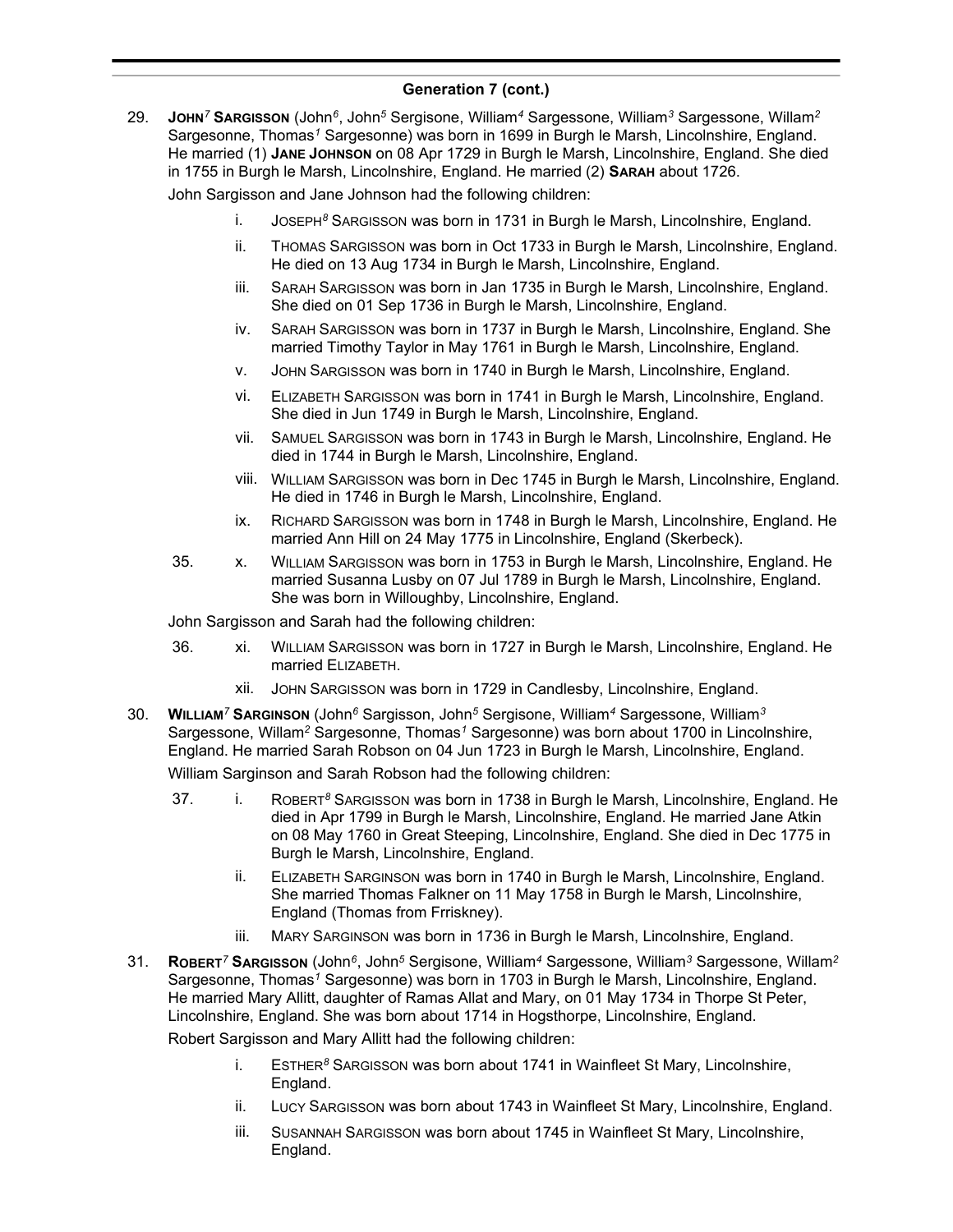### **Generation 8**

32. **THOMAS***<sup>8</sup>* **SARGISON** (Thomas*<sup>7</sup>* Serginson, Roger*<sup>6</sup>* Serginson, Roger*<sup>5</sup>* Serginson, Thomas*<sup>4</sup>* Sarginsonn, Robert*<sup>3</sup>* Sarginsone, Myles*<sup>2</sup>* Sergeantsone, Thomas*<sup>1</sup>* Sargesonne) was born about 1759 in Gainsborough, Lincolnshire, England. He married Elizabeth Law on 09 May 1783 in Gainsborough, Lincolnshire, England (All Saints Church).

Thomas Sargison and Elizabeth Law had the following child:

- i. THOMAS*<sup>9</sup>* SARGISON was born in 1789 in Gainsborough, Lincolnshire, England. He died in 1789 in Gainsborough, Lincolnshire, England.
- 33. **WILLIAM***<sup>8</sup>* **SARGISSON** (William*<sup>7</sup>* , Charles*<sup>6</sup>* Sargison, John*<sup>5</sup>* Sergisone, William*<sup>4</sup>* Sargessone, William*<sup>3</sup>* Sargessone, Willam*<sup>2</sup>* Sargesonne, Thomas*<sup>1</sup>* Sargesonne) was born about 1730 in Lincolnshire, England. He married Elizabeth Nelsey, daughter of John Nelsey, on 01 May 1752 in Mumby, Lincolnshire, England (William a farmer from Burgh). She was born about 1730 in Lincolnshire, England.

William Sargisson and Elizabeth Nelsey had the following children:

- 38. i. JANE*<sup>9</sup>* SARGISSON was born in 1778 in Mumby, Lincolnshire, England.
- 39. ii. JOHN NELSEY SARGISSON was born in 1766 in Hogsthorpe, Lincolnshire, England. He died in 1839 in Croft, Lincolnshire, England. He married (1) SUSANNA CROSS. She was born in 1769. She died in 1798 in Croft, Lincolnshire, England.
	- iii. ROBSON SARGISSON was born in 1774 in Mumby, Lincolnshire, England. He died on 28 Aug 1781 in Mumby, Lincolnshire, England.
	- iv. SAMUEL SARGISSON was born in 1773 in Mumby, Lincolnshire, England.
	- v. ANNE SARGISSON was born in 1754 in Mumby, Lincolnshire, England.
	- vi. WILLIAM SARGISSON was born in 1762 in Hogsthorpe, Lincolnshire, England.
- 34. **JOHN***<sup>8</sup>* **SARGISSON** (Charles*<sup>7</sup>* , John*<sup>6</sup>* , John*<sup>5</sup>* Sergisone, William*<sup>4</sup>* Sargessone, William*<sup>3</sup>* Sargessone, Willam*<sup>2</sup>* Sargesonne, Thomas*<sup>1</sup>* Sargesonne) was born in 1738 in Hogsthorpe, Lincolnshire, England. He married Jemima Odling on 12 Jul 1770 in Theddlethorpe All Saints, Lincolnshire, England. She died in 1797.

John Sargisson and Jemima Odling had the following children:

- 40. i. JOHN<sup>9</sup> SARGISSON was born in 1778 in Hogsthorpe, Lincolnshire, England. He died in Oct 1863 in Spilsby, Lincolnshire, England. He married (1) ELEANOR PAYNE in 1841 in Spilsby, Lincolnshire, England. She was born in 1814 in Mumby, Lincolnshire, England. She died in Apr 1886 in Spilsby, Lincolnshire, England (Age: 69). He married (2) MARY HOLDERNESS on 21 Nov 1811 in Partney, Lincolnshire, England (John was from the parish of Hogsthorpe). She was born in 1784 in Partney, Lincolnshire, England. She died in 1825 in Hogsthorpe, Lincolnshire, England.
	- ii. ANNE SARGISSON was born in 1771 in Hogsthorpe, Lincolnshire, England.
	- iii. JEMIMA SARGISSON was born in 1772 in Lincolnshire, England.
- 35. **WILLIAM***<sup>8</sup>* **SARGISSON** (John*<sup>7</sup>* , John*<sup>6</sup>* , John*<sup>5</sup>* Sergisone, William*<sup>4</sup>* Sargessone, William*<sup>3</sup>* Sargessone, Willam*<sup>2</sup>* Sargesonne, Thomas*<sup>1</sup>* Sargesonne) was born in 1753 in Burgh le Marsh, Lincolnshire, England. He married Susanna Lusby on 07 Jul 1789 in Burgh le Marsh, Lincolnshire, England. She was born in Willoughby, Lincolnshire, England.

William Sargisson and Susanna Lusby had the following children:

- 41. i. WILLIAM*<sup>9</sup>* SARGISSON was born in 1790 in Burgh le Marsh, Lincolnshire, England. He died in Jul 1847 in Spilsby, Lincolnshire, England. He married Jane Richardson on 11 May 1820 in Alford, Lincolnshire, England. She was born in 1796 in Lincolnshire, England.
	- ii. SUSSANAH SARGISSON was born in 1799 in Willoughby, Lincolnshire, England.
	- iii. ANN SARGISSON was born on 30 Mar 1793 in Willoughby, Lincolnshire, England.
- 42. iv. THOMAS LUSBY SARGISSON was born on 01 Jun 1796 in Willoughby, Lincolnshire, England. He died in May 1856 in Willoughby, Lincolnshire, England. He married Charlotte Bowser on 09 Sep 1828 in Wainfleet St Mary, Lincolnshire, England. She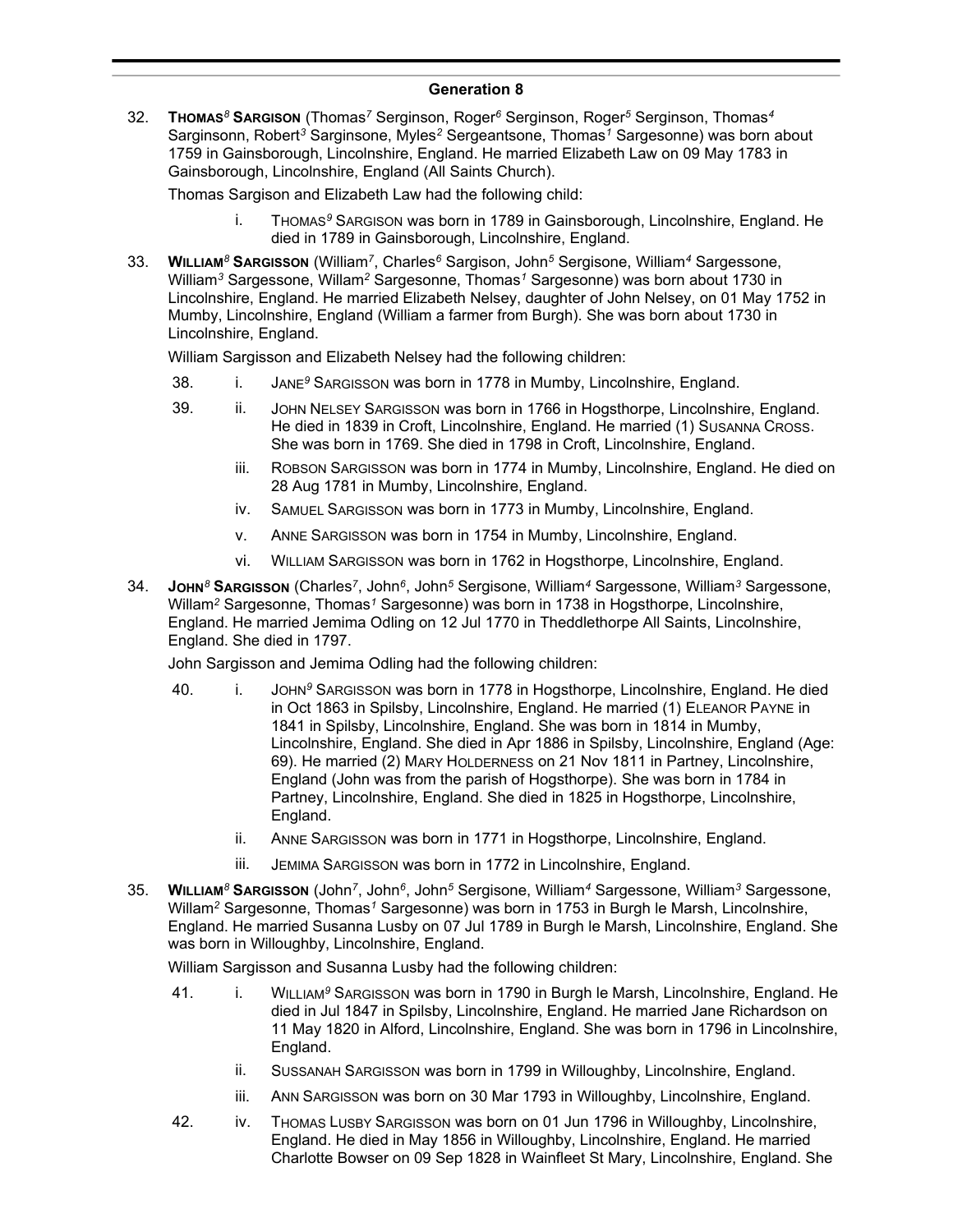was born in 1796 in Lincolnshire, England.

- v. ELIZABETH SARGISSON was born in 1792 in Willoughby, Lincolnshire, England.
- vi. MARY SARGISSON was born in 1795 in Willoughby, Lincolnshire, England.
- 43. vii. JOSEPH SARGISSON was born on 06 Apr 1807 in Sloothby, Lincolnshire, England. He died in Oct 1879 in Spilsby, Lincolnshire, England (Age: 72). He married SARAH. She was born in 1801 in Croft, Lincolnshire, England.
- 36. **WILLIAM***<sup>8</sup>* **SARGISSON** (John*<sup>7</sup>* , John*<sup>6</sup>* , John*<sup>5</sup>* Sergisone, William*<sup>4</sup>* Sargessone, William*<sup>3</sup>* Sargessone, Willam*<sup>2</sup>* Sargesonne, Thomas*<sup>1</sup>* Sargesonne) was born in 1727 in Burgh le Marsh, Lincolnshire, England. He married **ELIZABETH**.

William Sargisson and Elizabeth had the following child:

- i. SARAH*<sup>9</sup>* SARGISSON was born about 1754 in Hogsthorpe, Lincolnshire, England.
- 37. **ROBERT***<sup>8</sup>* **SARGISSON** (William*<sup>7</sup>* Sarginson, John*<sup>6</sup>* , John*<sup>5</sup>* Sergisone, William*<sup>4</sup>* Sargessone, William*<sup>3</sup>* Sargessone, Willam*<sup>2</sup>* Sargesonne, Thomas*<sup>1</sup>* Sargesonne) was born in 1738 in Burgh le Marsh, Lincolnshire, England. He died in Apr 1799 in Burgh le Marsh, Lincolnshire, England. He married Jane Atkin on 08 May 1760 in Great Steeping, Lincolnshire, England. She died in Dec 1775 in Burgh le Marsh, Lincolnshire, England.

Robert Sargisson and Jane Atkin had the following children:

- 44. i. JOHN*<sup>9</sup>* SARGINSON was born in 1772 in Burgh le Marsh, Lincolnshire, England. He died in 1839 in Lincolnshire, England. He married (1) MARY BRAY on 01 Sep 1801 in Boston, Lincolnshire, England. She was born about 1771. He married (2) MARY BRAY on 01 Sep 1801 in Boston, Lincolnshire, England.
	- ii. ROBERT SARGISSON was born in 1770 in Burgh le Marsh, Lincolnshire, England. He died in Dec 1789 in Burgh le Marsh, Lincolnshire, England.
	- iii. JOHN SARGISSON was born in 1764 in Burgh le Marsh, Lincolnshire, England. He died on 22 Nov 1767 in Burgh le Marsh, Lincolnshire, England.
	- iv. RICHARD SARGISSON was born in Nov 1761 in Burgh le Marsh, Lincolnshire, England. He died in Nov 1761 in Burgh le Marsh, Lincolnshire, England.
	- v. JANE SARGISSON was born in 1767 in Burgh le Marsh, Lincolnshire, England. She died before 1772 in Burgh le Marsh, Lincolnshire, England.
	- vi. JANE SARGISSON was born in 1772 in Burgh le Marsh, Lincolnshire, England.
	- vii. SAMUEL SARGISSON was born in 1760 in Burgh le Marsh, Lincolnshire, England. He died before 1762 in Burgh le Marsh, Lincolnshire, England.
	- viii. SAMUEL SARGISSON was born in 1762 in Burgh le Marsh, Lincolnshire, England.
	- ix. WILLIAM SARGISSON was born in 1775 in Burgh le Marsh, Lincolnshire, England.
	- x. SON SARGISSON. He died in Nov 1779 in Burgh le Marsh, Lincolnshire, England.
	- xi. TWO CHILDREN SARGISSON. Two children died in May 1775 in Burgh le Marsh, Lincolnshire, England (died of smallpox).

### **Generation 9**

38. **JANE***<sup>9</sup>* **SARGISSON** (William*<sup>8</sup>* , William*<sup>7</sup>* , Charles*<sup>6</sup>* Sargison, John*<sup>5</sup>* Sergisone, William*<sup>4</sup>* Sargessone, William*<sup>3</sup>* Sargessone, Willam*<sup>2</sup>* Sargesonne, Thomas*<sup>1</sup>* Sargesonne) was born in 1778 in Mumby, Lincolnshire, England.

Jane Sargisson had the following child:

- 45. i. JOHN*<sup>10</sup>* SARGISSON was born in 1800 in Mumby, Lincolnshire, England. He died on 18 Jul 1860 in Mumby, Lincolnshire, England (John was a yeoman). He married Elizabeth Leaf, daughter of John Leaf and Elizabeth, on 20 Dec 1830 in Fulletby, Lincolnshire, England. She was born in 1811 in Belchford, Lincolnshire, England. She died in Oct 1894 in Spilsby, Lincolnshire, England (Age: 83).
- 39. **JOHN NELSEY***<sup>9</sup>* **SARGISSON** (William*<sup>8</sup>* , William*<sup>7</sup>* , Charles*<sup>6</sup>* Sargison, John*<sup>5</sup>* Sergisone, William*<sup>4</sup>* Sargessone, William*<sup>3</sup>* Sargessone, Willam*<sup>2</sup>* Sargesonne, Thomas*<sup>1</sup>* Sargesonne) was born in 1766 in Hogsthorpe, Lincolnshire, England. He died in 1839 in Croft, Lincolnshire, England. He married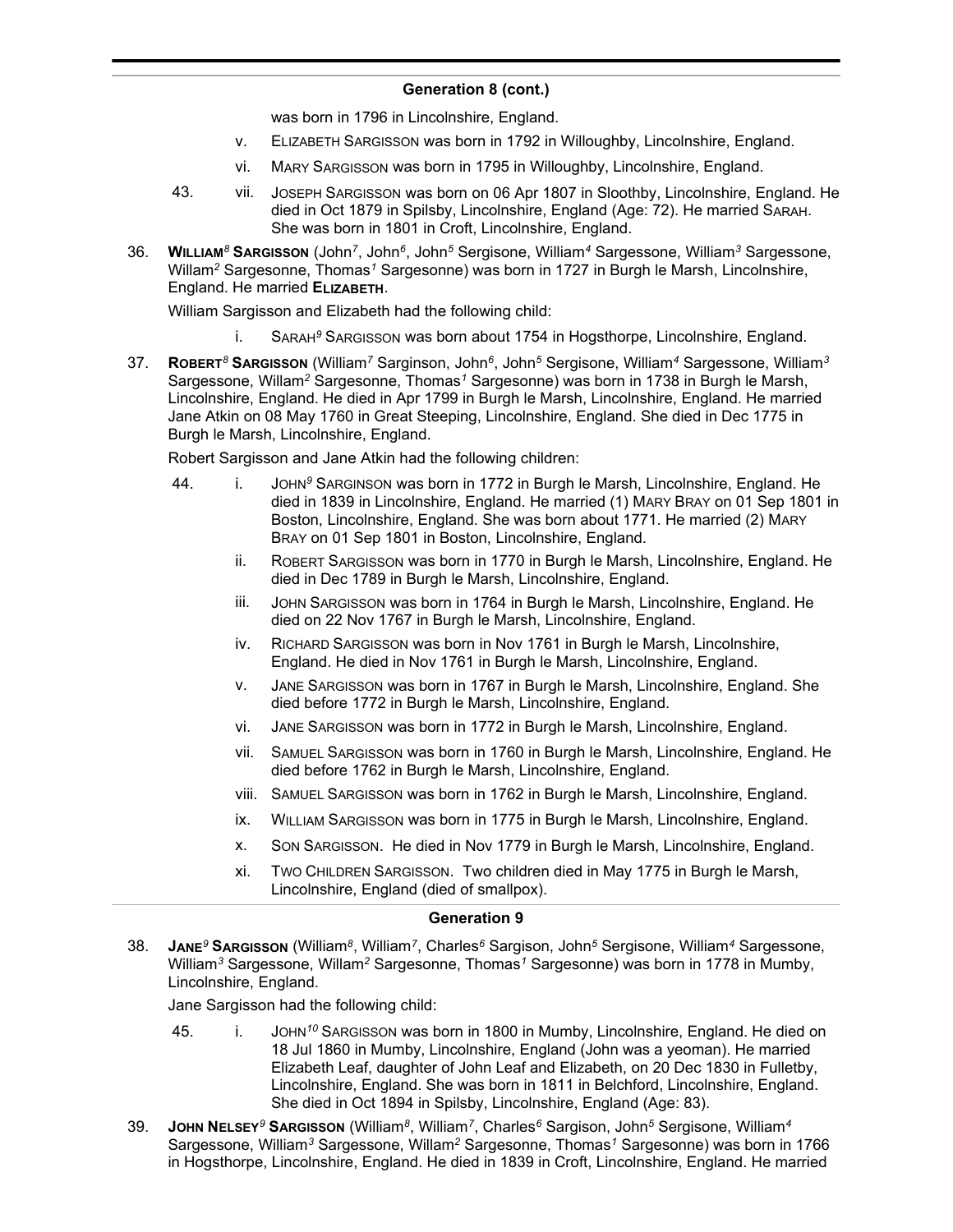(1) **SUSANNA CROSS**. She was born in 1769. She died in 1798 in Croft, Lincolnshire, England. John Nelsey Sargisson and Susanna Cross had the following children:

- i. WILLIAM*<sup>10</sup>* SARGINSON was born in 1791 in Croft, Lincolnshire, England.
- 46. ii. JOHN SARGISSON was born in 1793 in Croft, Lincolnshire, England. He died in 1845 in Croft, Lincolnshire, England. He married Jane Greene in 1817 in Croft, Lincolnshire, England. She was born in 1793 in Faversham, Kent, England.
	- iii. ELIZABETH SARGINSON was born in 1795 in Croft, Lincolnshire, England.
- 47. iv. SAMUEL SARGISSON was born in 1796 in Croft, Lincolnshire, England. He married Mary Roughton, daughter of Jane Roughton, on 20 Jul 1819 in Croft, Lincolnshire, England. She was born in 1796 in Lincolnshire, England.
- 40. **JOHN***<sup>9</sup>* **SARGISSON** (John*<sup>8</sup>* , Charles*<sup>7</sup>* , John*<sup>6</sup>* , John*<sup>5</sup>* Sergisone, William*<sup>4</sup>* Sargessone, William*<sup>3</sup>* Sargessone, Willam*<sup>2</sup>* Sargesonne, Thomas*<sup>1</sup>* Sargesonne) was born in 1778 in Hogsthorpe, Lincolnshire, England. He died in Oct 1863 in Spilsby, Lincolnshire, England. He married (1) **ELEANOR PAYNE** in 1841 in Spilsby, Lincolnshire, England. She was born in 1814 in Mumby, Lincolnshire, England. She died in Apr 1886 in Spilsby, Lincolnshire, England (Age: 69). He married (2) **MARY HOLDERNESS** on 21 Nov 1811 in Partney, Lincolnshire, England (John was from the parish of Hogsthorpe). She was born in 1784 in Partney, Lincolnshire, England. She died in 1825 in Hogsthorpe, Lincolnshire, England.

John Sargisson and Eleanor Payne had the following children:

- 48. i. PAYNE*<sup>10</sup>* SARGISSON was born on 06 Mar 1861 in Mumby, Lincolnshire, England. He died on 07 Mar 1922 in Sioux City, Woodbury, Iowa, USA (Age: 61). He married Ella Hawkins Paul on 15 Nov 1894 in Sac, Iowa, USA. She was born on 20 Feb 1866 in Platteville, Grant County, Wisconsin, USA. She died on 24 Nov 1918 in Woodbury County, Iowa, USA.
	- ii. JOHN SARGISSON was born in 1844 in Mumby, Lincolnshire, England.
	- iii. JEMIMA ANN SARGISSON was born in Oct 1850 in Spilsby, Lincolnshire, England. She died in Jan 1940 in Spilsby, Lincolnshire, England (Age: 90; QuarterOfYear: Jan-Feb-Mar). She married William Henry Johnson in 1885 in Spilsby, Lincolnshire, England. He was born in 1860 in Mumby, Lincolnshire, England.
	- iv. MARY ANN SARGISSON was born in Jul 1853 in Spilsby, Lincolnshire, England. She died on 01 Jul 1923 in Clinton, Iowa, USA (Age: 70). She married Burton Smith in 1873 in Boston, Lincolnshire, England. He was born on 23 Jul 1847 in England. He died on 11 Sep 1908 in Clinton County, Iowa, USA.
	- v. THOMAS PAYNE SARGISSON was born in 1853 in Mumby, Lincolnshire, England.
	- vi. SUSANN SARGISSON was born in 1838 in Mumby, Lincolnshire, England.
	- vii. CORNELIUS SARGISSON was born in 1848 in Mumby, Lincolnshire, England. He married Sophia Dinnis on 03 Apr 1873 in Sculcoates, Yorkshire, England. She was born in 1851 in Mablethorpe, Lincolnshire, England.

John Sargisson and Mary Holderness had the following children:

- 49. viii. GEORGE SARGISSON was born in 1824 in Hogsthorpe, Lincolnshire, England. He died in Apr 1884 in Brigg, Lincolnshire, England. He married Vashti Smith Mumby in 1848 in Droxford, Hampshire, England. She was born in 1826 in Hogsthorpe, Lincolnshire, England. She died in Jan 1908 in Burnley, Lancashire, England (Age: 82).
- 50. ix. HENRY SARGISSON was born in 1812 in Hogsthorpe, Lincolnshire, England. He died on 12 Mar 1898 in Spilsby, Lincolnshire, England. He married Susanna Starmer, daughter of John Starmer and Susannah, on 04 Jun 1834 in Mumby, Lincolnshire, England. She was born about 1813 in Hogsthorpe, Lincolnshire, England.
- 41. **WILLIAM***<sup>9</sup>* **SARGISSON** (William*<sup>8</sup>* , John*<sup>7</sup>* , John*<sup>6</sup>* , John*<sup>5</sup>* Sergisone, William*<sup>4</sup>* Sargessone, William*<sup>3</sup>* Sargessone, Willam*<sup>2</sup>* Sargesonne, Thomas*<sup>1</sup>* Sargesonne) was born in 1790 in Burgh le Marsh, Lincolnshire, England. He died in Jul 1847 in Spilsby, Lincolnshire, England. He married Jane Richardson on 11 May 1820 in Alford, Lincolnshire, England. She was born in 1796 in Lincolnshire,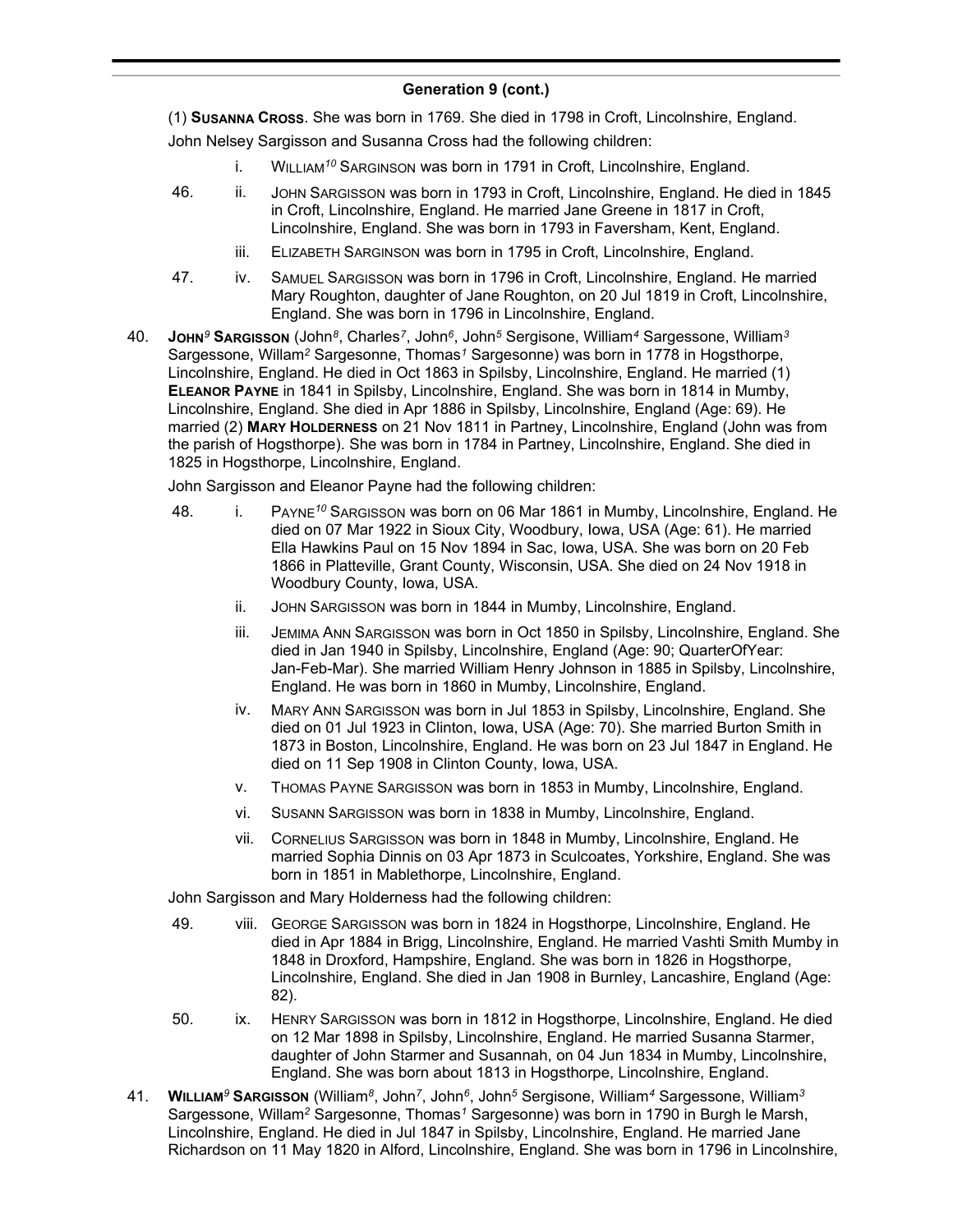# England.

William Sargisson and Jane Richardson had the following children:

- 51. i. WILLIAM RICHARDSON<sup>10</sup> SARGISSON was born in 1821 in Burgh le Marsh, Lincolnshire, England. He died in Jul 1906 in Spilsby, Lincolnshire, England (Age: 85). He married Elizabeth Whaler in 1850 in Spilsby, Lincolnshire, England. She was born in 1823 in Addlethorpe, Lincolnshire, England.
	- ii. SAMUAL SARGISSON was born in 1831 in Burgh le Marsh, Lincolnshire, England. He died in Apr 1879 in Edmonton, Middlesex, England (Age: 48). He married Elizabeth Isabella Bishop on 09 Jul 1860 in Gosberton, Lincolnshire, England. She was born in 1834.
- 52. iii. JOHN GEORGE SARGISSON was born in 1823 in Burgh le Marsh, Lincolnshire, England. He died in Jul 1906 in Spilsby, Lincolnshire, England (Age: 83). He married Jane Eliza Metheringham on 08 Sep 1847 in Alford, Lincolnshire, England. She was born in 1825 in Lincolnshire, England.
- 42. **THOMAS LUSBY***<sup>9</sup>* **SARGISSON** (William*<sup>8</sup>* , John*<sup>7</sup>* , John*<sup>6</sup>* , John*<sup>5</sup>* Sergisone, William*<sup>4</sup>* Sargessone, William*<sup>3</sup>* Sargessone, Willam*<sup>2</sup>* Sargesonne, Thomas*<sup>1</sup>* Sargesonne) was born on 01 Jun 1796 in Willoughby, Lincolnshire, England. He died in May 1856 in Willoughby, Lincolnshire, England. He married Charlotte Bowser on 09 Sep 1828 in Wainfleet St Mary, Lincolnshire, England. She was born in 1796 in Lincolnshire, England.

Thomas Lusby Sargisson and Charlotte Bowser had the following children:

- i. GEORGE BOWSER*<sup>10</sup>* SARGISSON was born in 1830 in Gunby, Lincolnshire, England. He died on 30 Jul 1872 in Willoughby, Lincolnshire, England (Age 43).
- 53. ii. SALOME SARGISSON was born in 1831 in Gunby, Lincolnshire, England. She died in Jun 1899 in Willoughby, Lincolnshire, England. She married Charles Freshney in 1850 in Willoughby, Lincolnshire, England. He was born in 1830 in Willoughby, Lincolnshire, England. He died in Feb 1870 in Willoughby, Lincolnshire, England.
	- iii. WILLIAM SARGISSON was born in 1832 in Gunby, Lincolnshire, England. He died in Apr 1882 in Spilsby, Lincolnshire, England (Age: 49). He married Charlotte Swaby on 04 Nov 1861 in Spilsby, Lincolnshire, England. She was born in 1831 in Partney, Lincolnshire, England.
- 43. **JOSEPH***<sup>9</sup>* **SARGISSON** (William*<sup>8</sup>* , John*<sup>7</sup>* , John*<sup>6</sup>* , John*<sup>5</sup>* Sergisone, William*<sup>4</sup>* Sargessone, William*<sup>3</sup>* Sargessone, Willam*<sup>2</sup>* Sargesonne, Thomas*<sup>1</sup>* Sargesonne) was born on 06 Apr 1807 in Sloothby, Lincolnshire, England. He died in Oct 1879 in Spilsby, Lincolnshire, England (Age: 72). He married **SARAH**. She was born in 1801 in Croft, Lincolnshire, England.

Joseph Sargisson and Sarah had the following children:

- 54. i. GEORGE WAITE*<sup>10</sup>* SARGISSON was born in 1837 in Sloothby, Lincolnshire, England. He died on 30 Sep 1907 in Lincolnshire, England. He married Olive Stephenson on 31 Dec 1862 in Willoughby, Lincolnshire, England. She was born in 1836 in Sloothby, Lincolnshire, England.
	- ii. PRISCILLA RAITHBY SARGINSON was born in 1839 in Sloothby, Lincolnshire, England. She married Henry John Simpson on 04 Apr 1878 in Willoughby, Lincolnshire, England. He was born in 1852 in Thorpe, Lincolnshire, England.
- 55. iii. MARY JANE SARGISSON was born in Apr 1843 in Spilsby, Lincolnshire, England. She died in Dec 1918 in Spilsby, Lincolnshire, England (Age: 75). She married John Pocklinton Thorndike in 1870 in Spilsby, Lincolnshire, England. He was born in 1844 in Willoughby, Lincolnshire, England.
- 44. **JOHN***<sup>9</sup>* **SARGINSON** (Robert*<sup>8</sup>* Sargisson, William*<sup>7</sup>* , John*<sup>6</sup>* Sargisson, John*<sup>5</sup>* Sergisone, William*<sup>4</sup>* Sargessone, William*<sup>3</sup>* Sargessone, Willam*<sup>2</sup>* Sargesonne, Thomas*<sup>1</sup>* Sargesonne) was born in 1772 in Burgh le Marsh, Lincolnshire, England. He died in 1839 in Lincolnshire, England. He married (1) **MARY BRAY** on 01 Sep 1801 in Boston, Lincolnshire, England. She was born about 1771. He married (2) **MARY BRAY** on 01 Sep 1801 in Boston, Lincolnshire, England.

John Sarginson and Mary Bray had the following children:

i. MARY*<sup>10</sup>* SARGINSON was born in 1805 in Croft, Lincolnshire, England.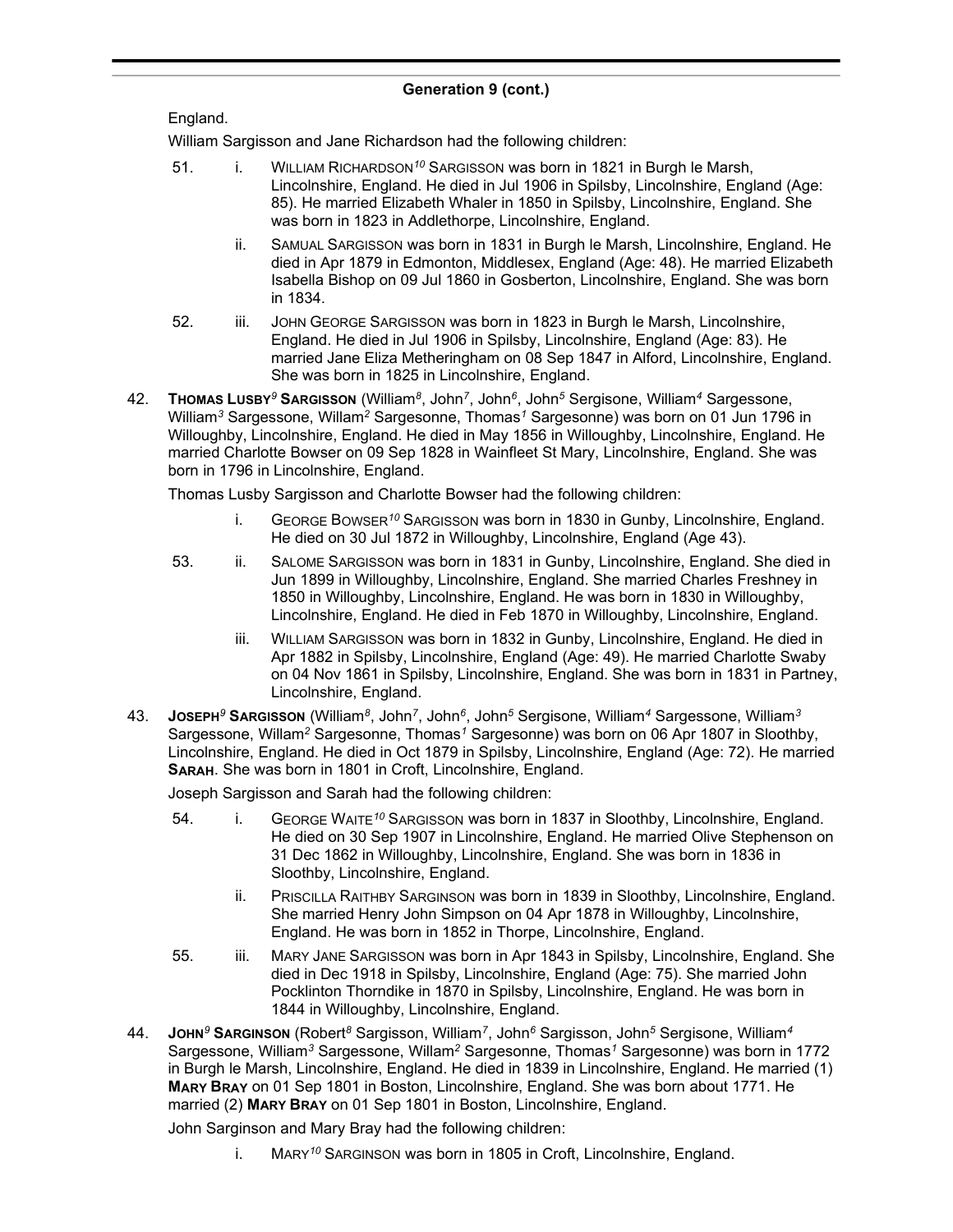56. ii. WILLIAM SARGINSON was born in 1806 in Rickmansworth, Hertfordshire, England. He died in Oct 1880 in St Saviour Southwark, London, England (Age: 73). He married (1) ESTHER JARVIS on 26 May 1828 in Southwark, Surrey, England. She was born about 1808. She died in 1840 in London, England (Age 32). He married (2) MARTHA BOOST on 19 Sep 1841 in Islington, Middlesex, England (St Mary's Church. William was widower and porter and his father John an engineer.). She was born on 05 May 1821 in Middlesex, England. She died in Jan 1886 in St Saviour Southwark, London, England.

John Sarginson and Mary Bray had the following child:

i. MARY*<sup>10</sup>* SARGINSON was born in 1805 in Croft, Lincolnshire, England.

## **Generation 10**

45. **JOHN***<sup>10</sup>* **SARGISSON** (Jane*<sup>9</sup>* , William*<sup>8</sup>* , William*<sup>7</sup>* , Charles*<sup>6</sup>* Sargison, John*<sup>5</sup>* Sergisone, William*<sup>4</sup>* Sargessone, William*<sup>3</sup>* Sargessone, Willam*<sup>2</sup>* Sargesonne, Thomas*<sup>1</sup>* Sargesonne) was born in 1800 in Mumby, Lincolnshire, England. He died on 18 Jul 1860 in Mumby, Lincolnshire, England (John was a yeoman). He married Elizabeth Leaf, daughter of John Leaf and Elizabeth, on 20 Dec 1830 in Fulletby, Lincolnshire, England. She was born in 1811 in Belchford, Lincolnshire, England. She died in Oct 1894 in Spilsby, Lincolnshire, England (Age: 83).

John Sargisson and Elizabeth Leaf had the following children:

- 57. i. STEPHEN LEAF*<sup>11</sup>* SARGISSON was born in 1854 in Mumby, Lincolnshire, England. He died in Jun 1936 in Spilsby, Lincolnshire, England (Age: 82). He married Eva Larder in 1878 in Spilsby, Lincolnshire, England. She was born in 1857 in Strubby, Lincolnshire, England.
	- ii. WILLIAM SARGISSON was born in 1850 in Mumby, Lincolnshire, England.
	- iii. ZACCHEUS SARGISSON was born in 1834 in Lincolnshire, England.
	- iv. JOHN LEAF SARGISSON was born in 1852 in Spilsby, Lincolnshire, England. He died in Apr 1852 in Spilsby, Lincolnshire, England.
- 46. **JOHN***<sup>10</sup>* **SARGISSON** (John Nelsey*<sup>9</sup>* , William*<sup>8</sup>* , William*<sup>7</sup>* , Charles*<sup>6</sup>* Sargison, John*<sup>5</sup>* Sergisone, William*<sup>4</sup>* Sargessone, William*<sup>3</sup>* Sargessone, Willam*<sup>2</sup>* Sargesonne, Thomas*<sup>1</sup>* Sargesonne) was born in 1793 in Croft, Lincolnshire, England. He died in 1845 in Croft, Lincolnshire, England. He married Jane Greene in 1817 in Croft, Lincolnshire, England. She was born in 1793 in Faversham, Kent, England.

John Sargisson and Jane Greene had the following children:

- i. SARAH*<sup>11</sup>* SARGISSON was born in 1826 in Croft, Lincolnshire, England. She died on 20 Feb 1907 in Spilsby, Lincolnshire, England (Age 80).
- ii. ELIZABETH SARGISSON was born in 1831 in Croft, Lincolnshire, England.
- iii. ANN GREENE SARGISSON was born in 1828 in Croft, Lincolnshire, England. She married James Searby in 1853 in Spilsby, Lincolnshire, England.
- iv. MARY SARGISSON was born in 1835 in Croft, Lincolnshire, England.
- 47. **SAMUEL***<sup>10</sup>* **SARGISSON** (John Nelsey*<sup>9</sup>* , William*<sup>8</sup>* , William*<sup>7</sup>* , Charles*<sup>6</sup>* Sargison, John*<sup>5</sup>* Sergisone, William*<sup>4</sup>* Sargessone, William*<sup>3</sup>* Sargessone, Willam*<sup>2</sup>* Sargesonne, Thomas*<sup>1</sup>* Sargesonne) was born in 1796 in Croft, Lincolnshire, England. He married Mary Roughton, daughter of Jane Roughton, on 20 Jul 1819 in Croft, Lincolnshire, England. She was born in 1796 in Lincolnshire, England.

Samuel Sargisson and Mary Roughton had the following children:

- 58. i. JOHN*<sup>11</sup>* SARGISSON was born in 1820 in Croft, Lincolnshire, England. He died on 06 Oct 1865 in Croft, Lincolnshire, England. He married SUSAN CHAPMAN. She was born in 1820 in Burgh le Marsh, Lincolnshire, England.
	- ii. ELIZABETH SARGISSON was born in 1821 in Croft, Lincolnshire, England.
	- iii. GEORGE SARGISSON was born in 1825 in Croft, Lincolnshire, England.
- 59. iv. WILLIAM SARGISSON was born in 1826 in Croft, Lincolnshire, England. He died in Oct 1871 in London, England (Age: 45). He married Mildred Coates on 14 May 1852 in Burgh le Marsh, Lincolnshire, England. She was born in 1824.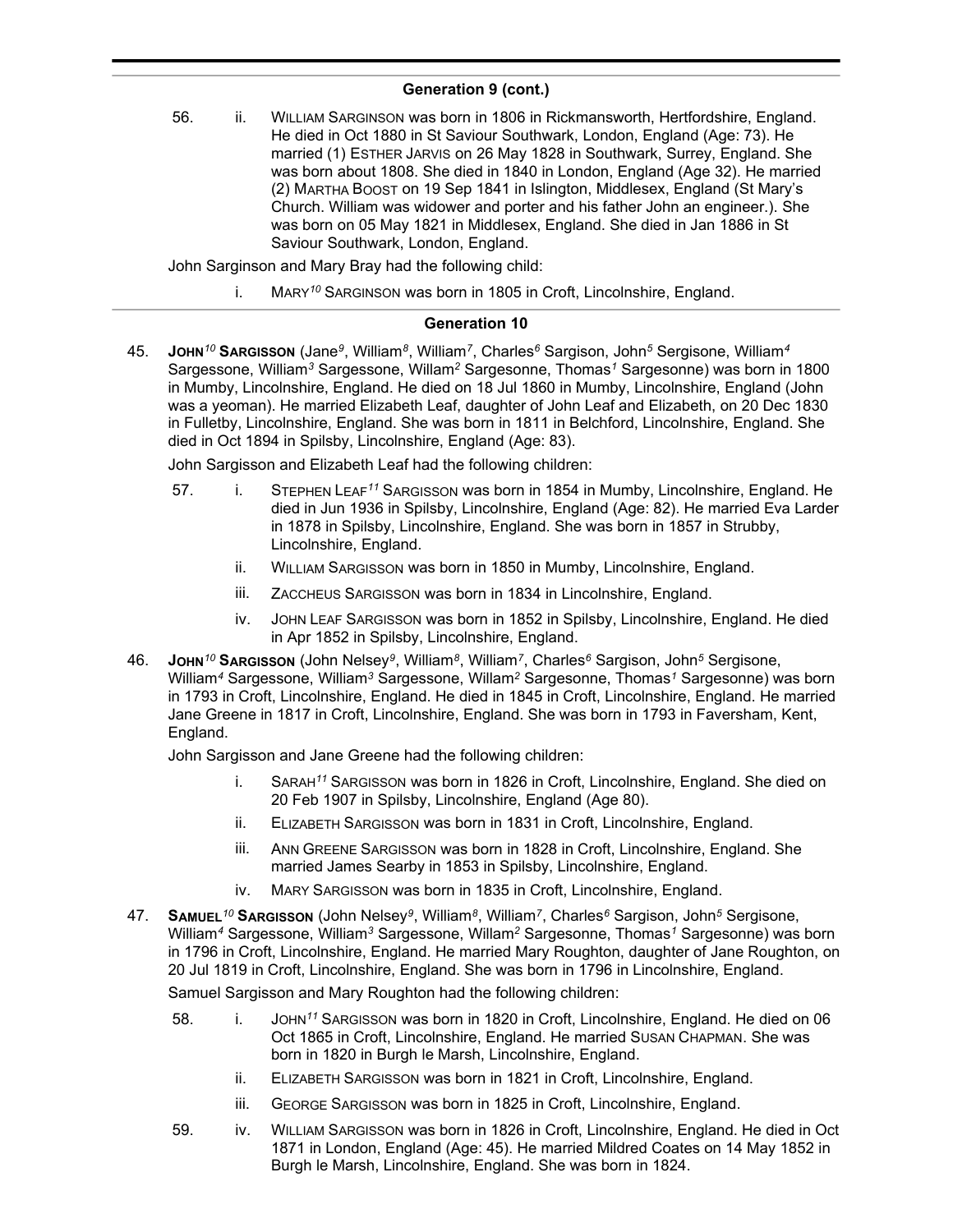- 60. v. CHARLES SARGISSON was born in 1831 in Croft, Lincolnshire, England. He died in Oct 1901 in Spilsby, Lincolnshire, England (Age: 69). He married Susan Barnes in 1864 in Spilsby, Lincolnshire, England. She was born in 1839 in Fleckney, Leicestershire, England.
	- vi. JANE SARGISSON was born in 1823 in Croft, Lincolnshire, England.
- 48. **PAYNE***<sup>10</sup>* **SARGISSON** (John*<sup>9</sup>* , John*<sup>8</sup>* , Charles*<sup>7</sup>* , John*<sup>6</sup>* , John*<sup>5</sup>* Sergisone, William*<sup>4</sup>* Sargessone, William*<sup>3</sup>* Sargessone, Willam*<sup>2</sup>* Sargesonne, Thomas*<sup>1</sup>* Sargesonne) was born on 06 Mar 1861 in Mumby, Lincolnshire, England. He died on 07 Mar 1922 in Sioux City, Woodbury, Iowa, USA (Age: 61). He married Ella Hawkins Paul on 15 Nov 1894 in Sac, Iowa, USA. She was born on 20 Feb 1866 in Platteville, Grant County, Wisconsin, USA. She died on 24 Nov 1918 in Woodbury County, Iowa, USA.

Payne Sargisson and Ella Hawkins Paul had the following children:

- i. EDNA H*<sup>11</sup>* SARGISSON was born about 1901 in Iowa, USA. She married John Clifford Clary on 23 Feb 1923 in Sioux City, Woodbury, Iowa, USA. He was born on 15 Jan 1901 in Iowa, USA. He died in Aug 1964 in Portland, Multnomah, Oregon, USA (PostalCode: 97205; Age: 63).
- ii. WALTER NEEDHAM SARGISSON was born on 16 Sep 1903 in Woodbury County, Iowa, USA. He died on 26 Sep 1973 in Minneapolis, Hennepin County, Minnesota, USA. He married ELEANOR SCHMIDT. She was born on 23 Apr 1909 in Minnesota, USA. She died on 25 May 1991 in Hennepin County, Minnesota, USA.
- 61. iii. WALTON CHARLES SARGISSON was born on 16 Sep 1903 in Woodbury County, Iowa, USA. He died on 25 Sep 1975 in Salix, Woodbury County, Iowa, USA. He married HALLIE MONTAGNE. She was born on 01 Jan 1907 in Climbing Hill, Woodbury, Iowa, USA. She died in 2010 in Sioux City, Clay, Iowa, USA (Age: 103).
- 62. iv. HARVEY PAYNE SARGISSON was born on 31 Mar 1902 in Woodbury County, Iowa, USA. He died on 10 Sep 1987 in Groton, Middlesex County, Massachusetts, USA (Age 85). He married Nellie E Chapman in 1931 in USA. She was born on 07 Jun 1908 in Brooklyn, Kings, New York, USA. She died on 16 Apr 2000 in Worcester, Worcester County, Massachusetts, USA.
- 63. v. GEORGE T SARGISSON was born on 09 Jun 1905 in Iowa, USA. He died on 22 Nov 1982 in Wilmington, New Castle, Delaware, USA (PostalCode: 19806; Age: 77). He married Mildred E. Hess on 21 Feb 1931 in Mamaroneck, Westchester, New York, USA.
	- vi. EDITH E SARGISSON was born in 1920 in Iowa, USA. She married John Clifford Clary on 23 Feb 1923 in Sioux City, Woodbury, Iowa, USA. He was born in 1900 in Denison, Crawford, Iowa, USA.
	- vii. PEARL GERTRUDE SARGISSON was born in 1896 in Iowa, USA. She died in 1964. She married PAUL F TERRY. He was born about 1894 in Iowa, USA. He died in 1978.
	- viii. LILLY MAE SARGISSON was born on 16 Jan 1897 in Iowa, USA. She died in Dec 1972 in Hubbard, Dakota, Nebraska, USA. She married John Leonard Reilly on 04 Mar 1919 in Woodbury, Iowa, USA. He was born on 24 Apr 1895 in Salix, Woodbury, Iowa, USA. He died on 10 Apr 1957 in Kansas City, Jackson, Missouri, USA.
- 64. ix. PAUL WILLIAM SARGISSON was born on 14 May 1898 in Iowa, USA. He died in May 1981 in Kingsley, Plymouth, Iowa, USA. He married DELLA FERN JOHNSON. She was born on 14 Oct 1900 in Iowa, USA. She died in Jan 1978 in Kingsley, Plymouth, Iowa, USA (PostalCode: 51028; Age: 77).
- 49. **GEORGE***<sup>10</sup>* **SARGISSON** (John*<sup>9</sup>* , John*<sup>8</sup>* , Charles*<sup>7</sup>* , John*<sup>6</sup>* , John*<sup>5</sup>* Sergisone, William*<sup>4</sup>* Sargessone, William*<sup>3</sup>* Sargessone, Willam*<sup>2</sup>* Sargesonne, Thomas*<sup>1</sup>* Sargesonne) was born in 1824 in Hogsthorpe, Lincolnshire, England. He died in Apr 1884 in Brigg, Lincolnshire, England. He married Vashti Smith Mumby in 1848 in Droxford, Hampshire, England. She was born in 1826 in Hogsthorpe, Lincolnshire, England. She died in Jan 1908 in Burnley, Lancashire, England (Age: 82).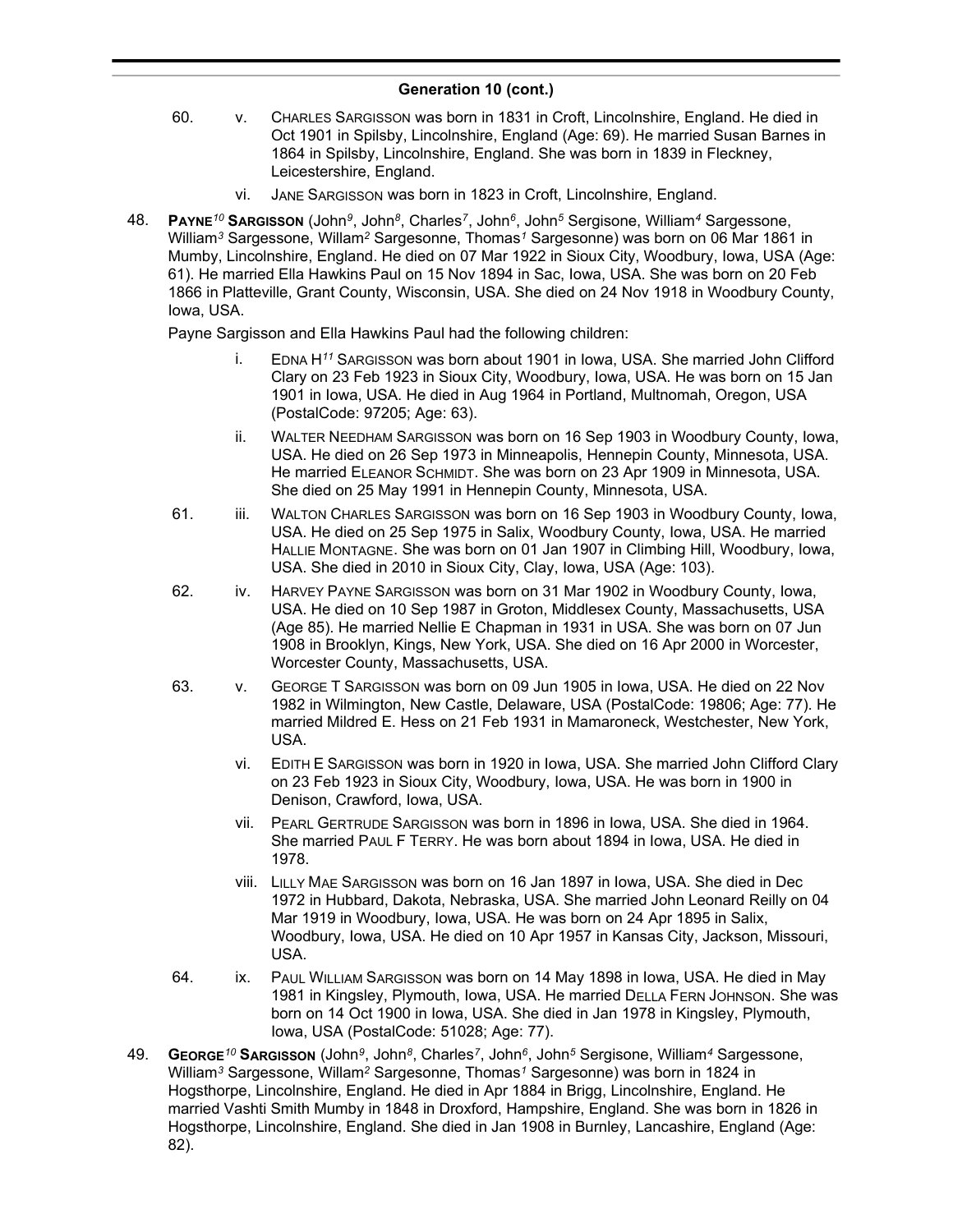George Sargisson and Vashti Smith Mumby had the following child:

- 65. i. CONRAD SIDNEY*<sup>11</sup>* SARGISSON was born in 1852 in Droxford, Hampshire, England. He died on 04 Dec 1916 in Chorlton cum Hardy, Lancashire, England. He married Sarah Ann Smith in Jul 1878 in Thorne, Yorkshire, England. She was born in 1854 in Winterton, Lincolnshire, England.
- 50. **HENRY***<sup>10</sup>* **SARGISSON** (John*<sup>9</sup>* , John*<sup>8</sup>* , Charles*<sup>7</sup>* , John*<sup>6</sup>* , John*<sup>5</sup>* Sergisone, William*<sup>4</sup>* Sargessone, William*<sup>3</sup>* Sargessone, Willam*<sup>2</sup>* Sargesonne, Thomas*<sup>1</sup>* Sargesonne) was born in 1812 in Hogsthorpe, Lincolnshire, England. He died on 12 Mar 1898 in Spilsby, Lincolnshire, England. He married Susanna Starmer, daughter of John Starmer and Susannah, on 04 Jun 1834 in Mumby, Lincolnshire, England. She was born about 1813 in Hogsthorpe, Lincolnshire, England.

Henry Sargisson and Susanna Starmer had the following children:

- i. SUSANNAH STARMER*<sup>11</sup>* SARGISON was born in 1835 in Hogsthorpe, Lincolnshire, England. She died in 1841 in Hogsthorpe, Lincolnshire, England.
- 66. ii. CHARLES SARGISON was born in 1843 in Hogsthorpe, Lincolnshire, England. He died in Oct 1918 in Spilsby, Lincolnshire, England. He married Susan Barnes in Apr 1864 in Spilsby, Lincolnshire, England. She was born about 1839 in Stickney, Lincolnshire, England.
	- iii. HARRIET SARGISSON was born in 1837 in Lincolnshire, England. She died in Jul 1842 in Spilsby, Lincolnshire, England.
- 67. iv. JOHN HENRY SARGISON was born on 29 Dec 1843 in Hogsthorpe, Lincolnshire, England. He died on 16 Mar 1920 in Ramsey, Minnesota, USA. He married (1) MARY E SARGISSON. She was born about 1847 in Wisconsin, USA. He married (2) MARY S LUCKETT in 1891 in Colorado Springs, El Paso, Colorado, USA. She was born in 1855 in Kentucky, USA. He married (3) MARTHA ANN SLOAN on 01 Dec 1881 in Fort Collins, Larimer, Colorado, USA. She was born in 1855 in Kentucky, USA. She died on 08 Jun 1887.
	- v. GEORGE WILLIAM SARGISSON was born in 1851 in Spilsby, Lincolnshire, England. He died on 16 Oct 1921 in Spilsby, Lincolnshire, England (Age 70). He married Eliza Martha Hall, daughter of Jesse Hall and Salome Hall, in 1875 in Boston, Lincolnshire, England. She was born in 1851 in Wainfleet All Saints, Lincolnshire, England. She died on 29 Mar 1933 in Spilsby, Lincolnshire, England (Age: 82).
	- vi. MARY SARGISSON was born in 1849 in Hogsthorpe, Lincolnshire, England.
	- vii. ALFRED SARGISSON was born about 1846 in Hogsthorpe, Lincolnshire, England. He died on 17 May 1921 in Hogsthorpe, Lincolnshire, England.
	- viii. ANNIE MARIA SARGISSON was born in Jul 1856 in Spilsby, Lincolnshire, England. She married Arthur Walker Nicholson in 1883 in Spilsby, Lincolnshire, England. He was born in 1857 in Hull, Yorkshire, England. He died in Jan 1950 in Yorkshire, England (Age: 92; QuarterOfYear: Jan-Feb-Mar).
- 51. **WILLIAM RICHARDSON***<sup>10</sup>* **SARGISSON** (William*<sup>9</sup>* , William*<sup>8</sup>* , John*<sup>7</sup>* , John*<sup>6</sup>* , John*<sup>5</sup>* Sergisone, William*<sup>4</sup>* Sargessone, William*<sup>3</sup>* Sargessone, Willam*<sup>2</sup>* Sargesonne, Thomas*<sup>1</sup>* Sargesonne) was born in 1821 in Burgh le Marsh, Lincolnshire, England. He died in Jul 1906 in Spilsby, Lincolnshire, England (Age: 85). He married Elizabeth Whaler in 1850 in Spilsby, Lincolnshire, England. She was born in 1823 in Addlethorpe, Lincolnshire, England.

William Richardson Sargisson and Elizabeth Whaler had the following children:

- 68. i. WILLIAM WHALER*<sup>11</sup>* SARGISSON was born in 1850 in Spilsby, Lincolnshire, England. He died in Mar 1937 in Boston, Lincolnshire, England. He married Mary Waynor, daughter of James Waynor and Martha, in 1882 in Lincoln, Lincolnshire, England. She was born on 21 Jun 1850 in Harmston, Lincolnshire, England.
- 69. ii. JOHN THOMAS SARGISSON was born in 1852 in Burgh le Marsh, Lincolnshire, England. He died in Jan 1898 in Spilsby, Lincolnshire, England (Age: 45). He married Laura Matilda Pick in 1885 in Spilsby, Lincolnshire, England. She was born in 1867 in Kirton, Lincolnshire, England.
- 52. **JOHN GEORGE***<sup>10</sup>* **SARGISSON** (William*<sup>9</sup>* , William*<sup>8</sup>* , John*<sup>7</sup>* , John*<sup>6</sup>* , John*<sup>5</sup>* Sergisone, William*<sup>4</sup>* Sargessone, William*<sup>3</sup>* Sargessone, Willam*<sup>2</sup>* Sargesonne, Thomas*<sup>1</sup>* Sargesonne) was born in 1823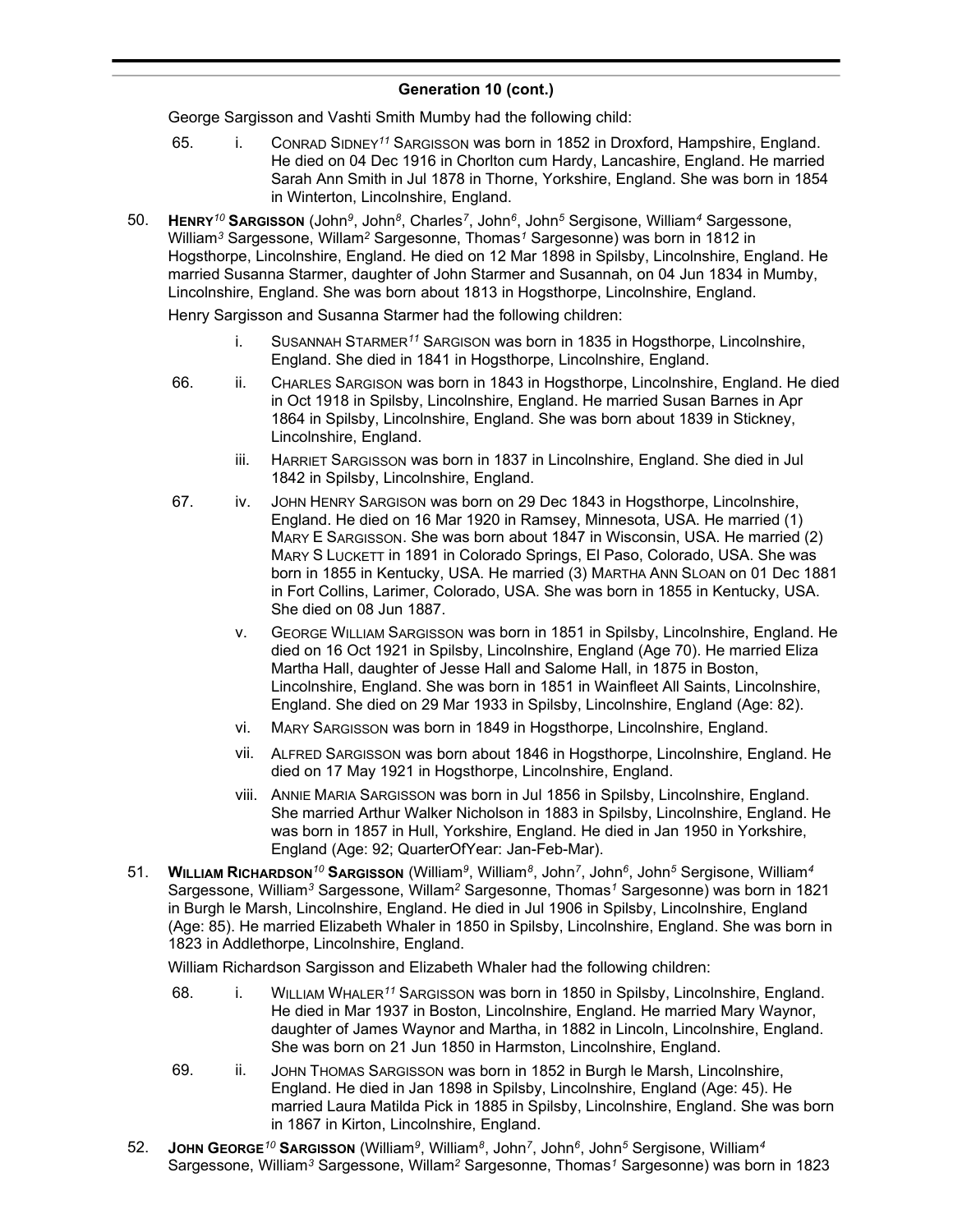in Burgh le Marsh, Lincolnshire, England. He died in Jul 1906 in Spilsby, Lincolnshire, England (Age: 83). He married Jane Eliza Metheringham on 08 Sep 1847 in Alford, Lincolnshire, England. She was born in 1825 in Lincolnshire, England.

John George Sargisson and Jane Eliza Metheringham had the following children:

- 70. i. JOHN WILLIAM*<sup>11</sup>* SARGISSON was born in 1848 in Burgh le Marsh, Lincolnshire, England. He married Ann Susannah Stubbs on 22 Jul 1874 in London, England (Islington). She was born in 1845.
	- ii. ELIZA SARGISSON was born in 1850 in Burgh le Marsh, Lincolnshire, England.
	- iii. JANE SARGISSON was born in 1852 in Burgh le Marsh, Lincolnshire, England. She died in Jan 1882 in Spilsby, Lincolnshire, England (Age: 30).
	- iv. MARY SOPHIA SARGISON was born in 1853 in Burgh le Marsh, Lincolnshire, England.
- 71. v. GEORGE METHERINGHAM SARGISSON was born on 03 Nov 1854 in Burgh le Marsh, Lincolnshire, England. He died on 04 Oct 1939 in Porangahau, Central Hawke's Bay District, Hawke's Bay, New Zealand. He married Agnes Annie Peakman in 1885 in New Zealand. She was born in 1863 in New Zealand. She died on 21 Nov 1944 in Porangahau, Central Hawke's Bay District, Hawke's Bay, New Zealand.
	- vi. GRACE SARGISSON was born in 1857 in Burgh le Marsh, Lincolnshire, England.
- 72. vii. HENRY ALLEN SARGISSON was born on 01 Oct 1860 in Burgh le Marsh, Lincolnshire, England. He married (1) JANE MCWILLIAM STOREY on 05 Oct 1893 in Tower Hamlets, Kent, England. She was born in 1866 in Bishops Stortford, Hertfordshire, England. He married (2) MARY A SARGISSON. She was born on 12 Oct 1876.
- 73. viii. ARTHUR SARGISSON was born on 30 Sep 1863 in Burgh le Marsh, Lincolnshire, England. He died on 09 Dec 1942 in Burgh le Marsh, Lincolnshire, England. He married ANNIE ADLARD. She was born on 02 Nov 1866 in Wainfleet St Mary, Lincolnshire, England.
- 53. **SALOME***<sup>10</sup>* **SARGISSON** (Thomas Lusby*<sup>9</sup>* , William*<sup>8</sup>* , John*<sup>7</sup>* , John*<sup>6</sup>* , John*<sup>5</sup>* Sergisone, William*<sup>4</sup>* Sargessone, William*<sup>3</sup>* Sargessone, Willam*<sup>2</sup>* Sargesonne, Thomas*<sup>1</sup>* Sargesonne) was born in 1831 in Gunby, Lincolnshire, England. She died in Jun 1899 in Willoughby, Lincolnshire, England. She married Charles Freshney in 1850 in Willoughby, Lincolnshire, England. He was born in 1830 in Willoughby, Lincolnshire, England. He died in Feb 1870 in Willoughby, Lincolnshire, England. Charles Freshney and Salome Sargisson had the following children:

i. JOHN LUSBY*<sup>11</sup>* FRESHNEY was born in 1851 in Willoughby, Lincolnshire, England.

- ii. GEORGE H FRESHNEY was born in 1853 in Willoughby, Lincolnshire, England.
- iii. CHARLES W FRESHNEY was born in 1857 in Willoughby, Lincolnshire, England.
- iv. LEWIS FRESHNEY was born in 1860 in Willoughby, Lincolnshire, England.
- v. LUCY CHAR FRESHNEY was born in 1862 in Willoughby, Lincolnshire, England.
- vi. EDWARD M FRESHNEY was born in 1865 in Willoughby, Lincolnshire, England.
- vii. HERBERT L FRESHNEY was born in 1867 in Willoughby, Lincolnshire, England.
- viii. SUSANA FRESHNEY was born in 1869 in Willoughby, Lincolnshire, England.
- ix. HARY CHAS FRESHNEY was born in 1870 in Willoughby, Lincolnshire, England.
- 54. **GEORGE WAITE***<sup>10</sup>* **SARGISSON** (Joseph*<sup>9</sup>* , William*<sup>8</sup>* , John*<sup>7</sup>* , John*<sup>6</sup>* , John*<sup>5</sup>* Sergisone, William*<sup>4</sup>* Sargessone, William*<sup>3</sup>* Sargessone, Willam*<sup>2</sup>* Sargesonne, Thomas*<sup>1</sup>* Sargesonne) was born in 1837 in Sloothby, Lincolnshire, England. He died on 30 Sep 1907 in Lincolnshire, England. He married Olive Stephenson on 31 Dec 1862 in Willoughby, Lincolnshire, England. She was born in 1836 in Sloothby, Lincolnshire, England.

George Waite Sargisson and Olive Stephenson had the following children:

- i. ELIZA JANE*<sup>11</sup>* SARGISSON was born in 1864 in Sloothby, Lincolnshire, England.
- 74. ii. KATE ELIZABETH SARGISSON was born on 23 Mar 1866 in Sloothby, Lincolnshire, England. She died on 12 Aug 1949 in Mablethorpe, Lincolnshire, England (Age 83). She married Joe Coppin on 15 Jun 1889 in Enfield, Middlesex, England. He was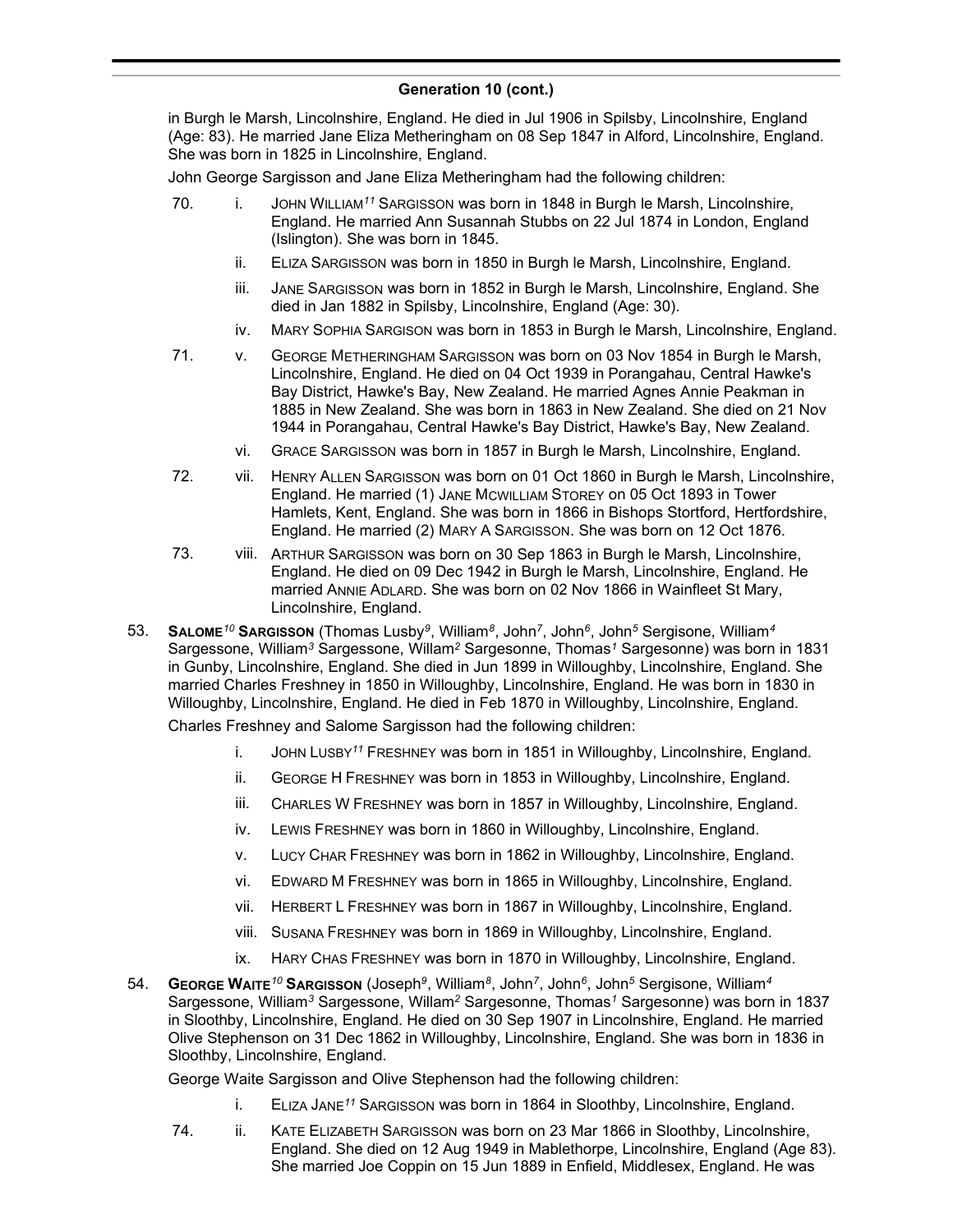born in 1868 in Horncastle, Lincolnshire, England.

- iii. ROSE REBECCA SARGISSON was born in 1868 in Sloothby, Lincolnshire, England. She died on 28 Dec 1936 in Mablethorpe, Lincolnshire, England (Age 69).
- iv. JOSEPH SARGISSON was born in 1869 in Sloothby, Lincolnshire, England. He died in Oct 1871 in Spilsby, Lincolnshire, England (Age: 2).
- v. MAUD MARY SARGISSON was born in 1872 in Sloothby, Lincolnshire, England. She died on 08 Jun 1949 in Mablethorpe, Lincolnshire, England (Age 77). She married Edmund Prentice in Apr 1912 in Edmonton, Middlesex, England.
- vi. MARTHA ELLEN SARGISSON was born in 1875 in Sloothby, Lincolnshire, England.
- 55. **MARY JANE***<sup>10</sup>* **SARGISSON** (Joseph*<sup>9</sup>* , William*<sup>8</sup>* , John*<sup>7</sup>* , John*<sup>6</sup>* , John*<sup>5</sup>* Sergisone, William*<sup>4</sup>* Sargessone, William*<sup>3</sup>* Sargessone, Willam*<sup>2</sup>* Sargesonne, Thomas*<sup>1</sup>* Sargesonne) was born in Apr 1843 in Spilsby, Lincolnshire, England. She died in Dec 1918 in Spilsby, Lincolnshire, England (Age: 75). She married John Pocklinton Thorndike in 1870 in Spilsby, Lincolnshire, England. He was born in 1844 in Willoughby, Lincolnshire, England.

John Pocklinton Thorndike and Mary Jane Sargisson had the following child:

- i. SARAH L *<sup>11</sup>* THORNDIKE was born in 1872 in Sloothby, Lincolnshire, England.
- 56. **WILLIAM***<sup>10</sup>* **SARGINSON** (John*<sup>9</sup>* , Robert*<sup>8</sup>* Sargisson, William*<sup>7</sup>* , John*<sup>6</sup>* Sargisson, John*<sup>5</sup>* Sergisone, William*<sup>4</sup>* Sargessone, William*<sup>3</sup>* Sargessone, Willam*<sup>2</sup>* Sargesonne, Thomas*<sup>1</sup>* Sargesonne) was born in 1806 in Rickmansworth, Hertfordshire, England. He died in Oct 1880 in St Saviour Southwark, London, England (Age: 73). He married (1) **ESTHER JARVIS** on 26 May 1828 in Southwark, Surrey, England. She was born about 1808. She died in 1840 in London, England (Age 32). He married (2) **MARTHA BOOST** on 19 Sep 1841 in Islington, Middlesex, England (St Mary's Church. William was widower and porter and his father John an engineer.). She was born on 05 May 1821 in Middlesex, England. She died in Jan 1886 in St Saviour Southwark, London, England.

William Sarginson and Martha Boost had the following children:

- i. WILLIAM JOSEPH*<sup>11</sup>* SARGINSON was born in 1842 in St Olave Southwark, London, England. He died in Mar 1853 in St Saviour Southwark, London, England.
- 75. ii. HANNAH SARGINSON was born in 1845 in St Olave Southwark, London, England. She died on 07 Feb 1918 in Woolwich, London, England. She married Alfred Henry Glaysher on 25 Dec 1869 in Woolwich, London, England. He was born about 1845 in Brentford, Middlesex, England.
- 76. iii. ALFRED THOMAS SARGINSON was born in 1846 in St Saviour Southwark, London, England. He died in Mar 1917 in London, England. He married Eliza Stembridge on 09 Oct 1881 in London, England (Emmanuel Camberwell). She was born in Jan 1848 in London, England.
- 77. iv. JOHN SARGINSON was born in 1851 in St Saviour Southwark, London, England. He died in Jan 1903 in London, England. He married MARTHA GREEN. She was born in 1852 in Lambeth, Surrey, England.
	- v. EMMA AGNES SARGINSON was born on 23 Aug 1853 in St Saviour Southwark, London, England. She died in Sep 1942 in London, England. She married Charles Frederick Maclaren on 30 May 1875 in Southwark, Surrey, England (St Paul Westminster Bridge). He was born about 1853 in London, England (Lambeth).
	- vi. ROBERT EDMUND WILLIAM SARGINSON was born in 1859 in St Saviour Southwark, London, England. He died about 1932 in Greenwich, Kent, England. He married Emily Jane Savage on 24 Aug 1890 in Southwark, Surrey, England. She was born about 1869 in London, England. She died on 04 Feb 1962 in London, England.
	- vii. MARTHA SARGINSON was born in 1849 in London, England (Lambeth). She died in Jan 1854 in London, England (St Saviour Southwark).
	- viii. MARY SARGINSON was born in 1856 in St Saviour Southwark, London, England (Christchurch). She died in Jul 1876 in St Saviour Southwark, London, England. She married George Berry on 18 Dec 1875 in London, England (St Philip Lambesth). He was born about 1856.
	- ix. ELIZABETH SARGISON was born about 1861 in St Saviour Southwark, London,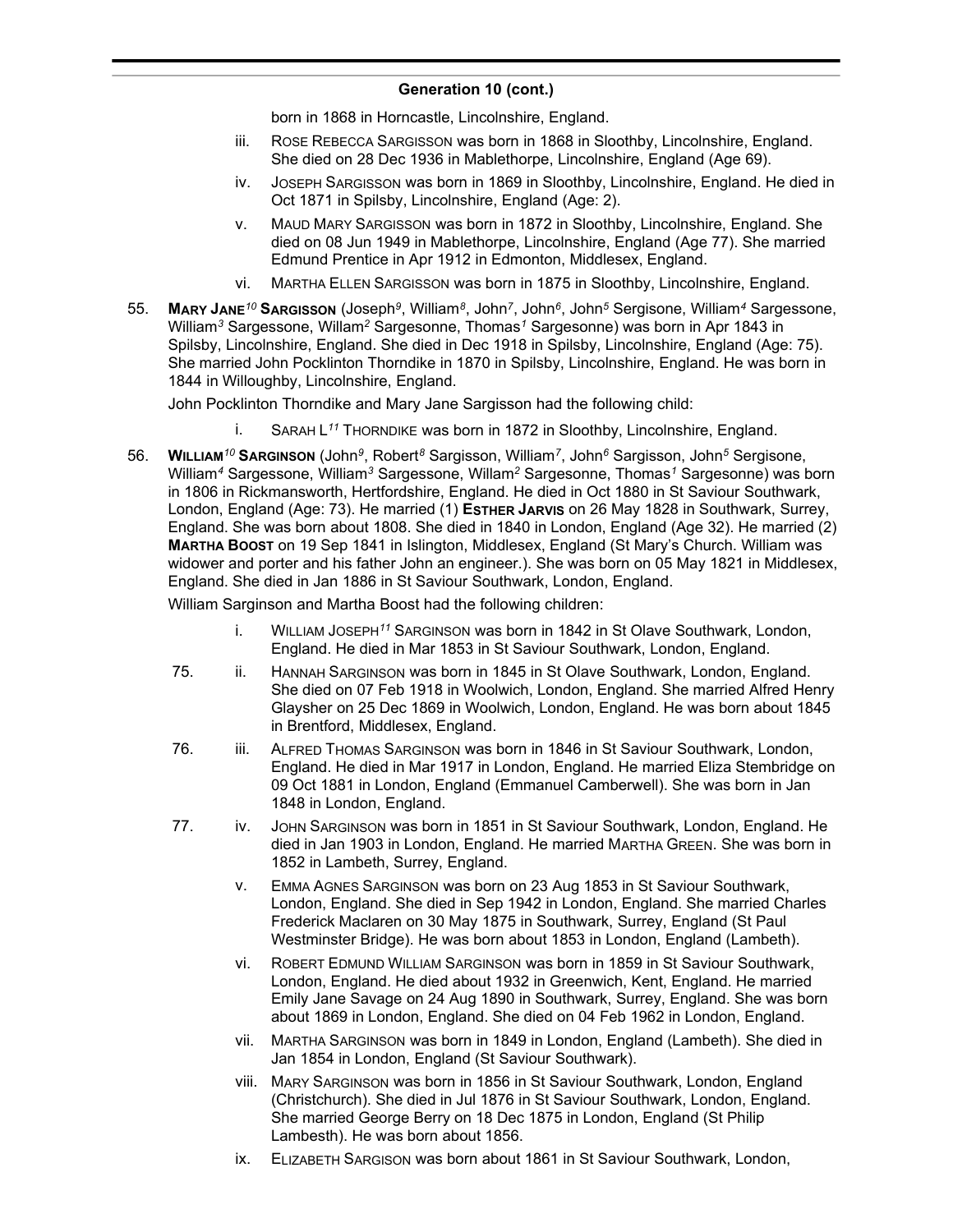England (Christ Church). She married John Page on 21 Apr 1889 in London, England (Record says she married John Page). He was born on 28 Dec 1853 in London, England.

#### **Generation 11**

57. **STEPHEN LEAF***<sup>11</sup>* **SARGISSON** (John*<sup>10</sup>* , Jane*<sup>9</sup>* , William*<sup>8</sup>* , William*<sup>7</sup>* , Charles*<sup>6</sup>* Sargison, John*<sup>5</sup>* Sergisone, William*<sup>4</sup>* Sargessone, William*<sup>3</sup>* Sargessone, Willam*<sup>2</sup>* Sargesonne, Thomas*<sup>1</sup>* Sargesonne) was born in 1854 in Mumby, Lincolnshire, England. He died in Jun 1936 in Spilsby, Lincolnshire, England (Age: 82). He married Eva Larder in 1878 in Spilsby, Lincolnshire, England. She was born in 1857 in Strubby, Lincolnshire, England.

Stephen Leaf Sargisson and Eva Larder had the following children:

- 78. i. HERBERT*<sup>12</sup>* SARGISSON was born on 17 May 1888 in Mumby, Lincolnshire, England. He died in Jun 1960 in Spilsby, Lincolnshire, England (Age: 72). He married Ethel J Fussey in Apr 1912 in Spilsby, Lincolnshire, England. She was born on 10 Mar 1890.
	- ii. BETSY LOUISA SARGISSON was born on 13 Nov 1878 in Cumberworth, Lincolnshire, England. She died on 11 Oct 1948 in Spilsby, Lincolnshire, England (Age 69). She married John Speed in 1897 in Spilsby, Lincolnshire, England. He was born on 28 Jul 1875.
	- iii. ARTHUR STEPHEN SARGISSON was born on 29 Dec 1882 in Mumby, Lincolnshire, England. He died in Jun 1969 in Boston, Lincolnshire, England (Age: 85). He married (1) GERTRUDE BEARMAN, daughter of George Bearman and Mary, on 05 Jan 1907 in Huttoft, Lincolnshire, England. She was born in Apr 1888 in Huttoft, Lincolnshire, England. She died in Mar 1934 in Spilsby, Lincolnshire, England. He married (2) KATE DOWSE in Jun 1951 in Spilsby, Lincolnshire, England. She was born on 28 Nov 1898.
	- iv. GERTRUDE MARY SARGISSON was born on 25 Jul 1885 in Mumby, Lincolnshire, England. She died on 18 Oct 1959 in Nottingham, Nottinghamshire, England. She married Edward Storr on 15 Oct 1905 in Kings, New York, USA. He was born on 19 May 1882 in Elston, Nottinghamshire, England. He died on 14 Sep 1946 in Southwell, Nottinghamshire, England.
- 79. v. JOHN W SARGISSON was born on 11 Jan 1881 in Mumby, Lincolnshire, England. He died on 29 Dec 1957 in Mablethorpe, Lincolnshire, England (Age 76). He married Annie Elizabeth Forman in 1908 in Louth, Lincolnshire, England. She was born on 26 Aug 1885 in Lincolnshire, England. She died on 10 Aug 1973 in Mablethorpe, Lincolnshire, England (Age 87).
- 58. **JOHN***<sup>11</sup>* **SARGISSON** (Samuel*<sup>10</sup>* , John Nelsey*<sup>9</sup>* , William*<sup>8</sup>* , William*<sup>7</sup>* , Charles*<sup>6</sup>* Sargison, John*<sup>5</sup>* Sergisone, William*<sup>4</sup>* Sargessone, William*<sup>3</sup>* Sargessone, Willam*<sup>2</sup>* Sargesonne, Thomas*<sup>1</sup>* Sargesonne) was born in 1820 in Croft, Lincolnshire, England. He died on 06 Oct 1865 in Croft, Lincolnshire, England. He married **SUSAN CHAPMAN**. She was born in 1820 in Burgh le Marsh, Lincolnshire, England.

John Sargisson and Susan Chapman had the following children:

- i. MARY A*<sup>12</sup>* SARGISSON was born in 1847 in Croft, Lincolnshire, England.
- 80. ii. SAMUEL SARGISSON was born in 1852 in Croft, Lincolnshire, England. He died on 26 Jun 1929 in Potterspury, Northamptonshire, England (Age 77). He married Emma Shillito on 17 Apr 1877 in Spittlegate, Lincolnshire, England. She was born on 14 Mar 1859.
	- iii. ELIZABETH SARGISSON was born in 1850 in Croft, Lincolnshire, England.
- 81. iv. JOHN CHAPMAN SARGISSON was born in 1848 in Croft, Lincolnshire, England. He died in Sep 1916 in Sleaford, Lincolnshire, England (Age: 68). He married Caroline Waller in 1873 in Spilsby, Lincolnshire, England. She was born in 1850 in Croft, Lincolnshire, England.
- 59. **WILLIAM***<sup>11</sup>* **SARGISSON** (Samuel*<sup>10</sup>* , John Nelsey*<sup>9</sup>* , William*<sup>8</sup>* , William*<sup>7</sup>* , Charles*<sup>6</sup>* Sargison, John*<sup>5</sup>* Sergisone, William*<sup>4</sup>* Sargessone, William*<sup>3</sup>* Sargessone, Willam*<sup>2</sup>* Sargesonne, Thomas*<sup>1</sup>*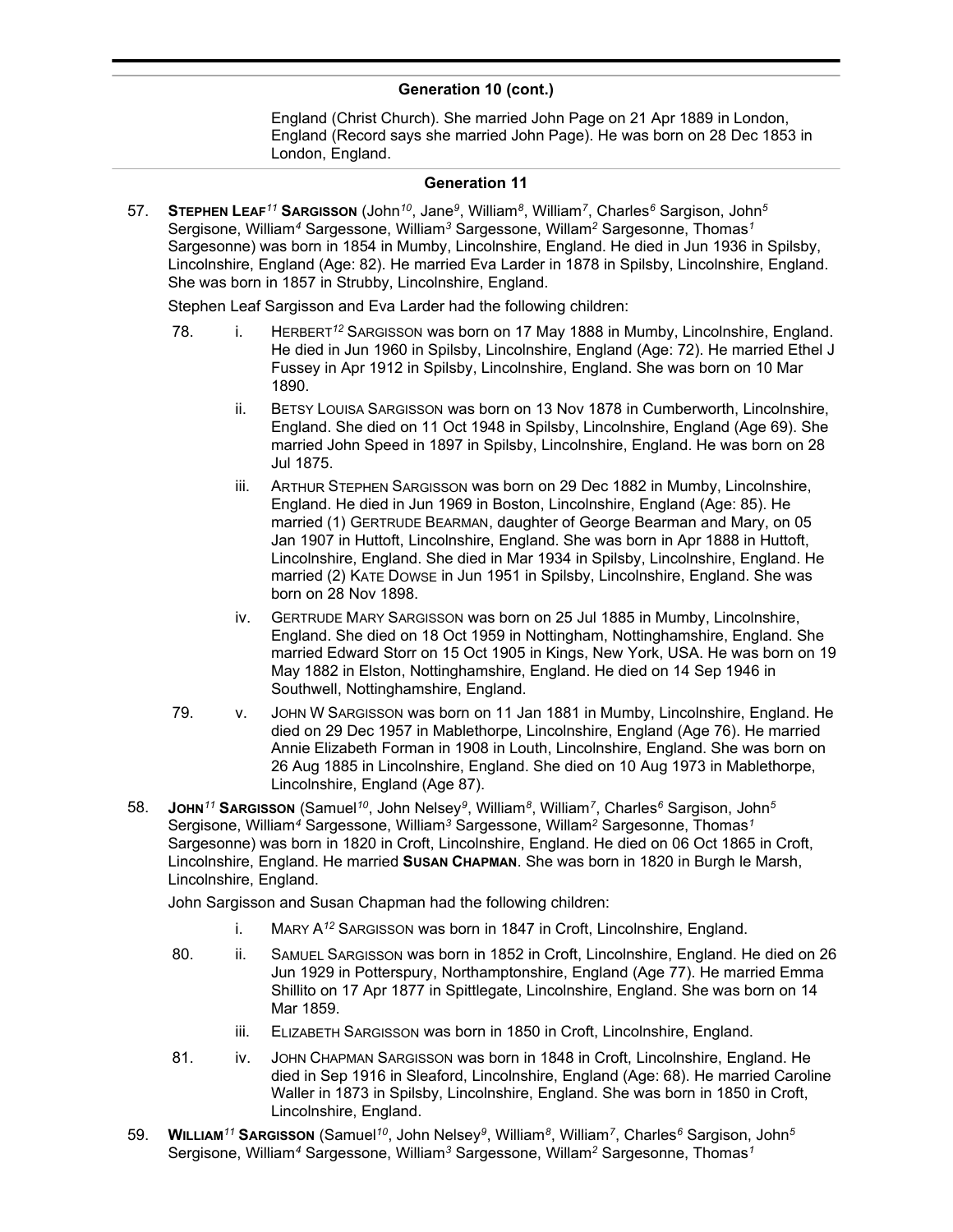Sargesonne) was born in 1826 in Croft, Lincolnshire, England. He died in Oct 1871 in London, England (Age: 45). He married Mildred Coates on 14 May 1852 in Burgh le Marsh, Lincolnshire, England. She was born in 1824.

William Sargisson and Mildred Coates had the following children:

- i. CHARLES*<sup>12</sup>* SARGINSON was born in 1853 in Croft, Lincolnshire, England.
- 82. ii. WILLIAM SARGISSON was born in 1859 in Spilsby, Lincolnshire, England. He married Mary Anne Farley on 27 Dec 1881 in Hackney, Middlesex, England. She was born in 1860 in Hastings, Sussex, England.
- 60. **CHARLES***<sup>11</sup>* **SARGISSON** (Samuel*<sup>10</sup>* , John Nelsey*<sup>9</sup>* , William*<sup>8</sup>* , William*<sup>7</sup>* , Charles*<sup>6</sup>* Sargison, John*<sup>5</sup>* Sergisone, William*<sup>4</sup>* Sargessone, William*<sup>3</sup>* Sargessone, Willam*<sup>2</sup>* Sargesonne, Thomas*<sup>1</sup>* Sargesonne) was born in 1831 in Croft, Lincolnshire, England. He died in Oct 1901 in Spilsby, Lincolnshire, England (Age: 69). He married Susan Barnes in 1864 in Spilsby, Lincolnshire, England. She was born in 1839 in Fleckney, Leicestershire, England.

Charles Sargisson and Susan Barnes had the following children:

- i. ELIZABETH*<sup>12</sup>* SARGISSON was born in 1865 in Burgh le Marsh, Lincolnshire, England.
- ii. MARY SARGISSON was born in 1867 in Burgh le Marsh, Lincolnshire, England. She married JAMES ROGERS.
- iii. SALLEY SARGINSON was born in 1868 in Burgh le Marsh, Lincolnshire, England.
- iv. SUSAN SARGISSON was born in 1872 in Burgh le Marsh, Lincolnshire, England.
- 61. **WALTON CHARLES***<sup>11</sup>* **SARGISSON** (Payne*<sup>10</sup>* , John*<sup>9</sup>* , John*<sup>8</sup>* , Charles*<sup>7</sup>* , John*<sup>6</sup>* , John*<sup>5</sup>* Sergisone, William*<sup>4</sup>* Sargessone, William*<sup>3</sup>* Sargessone, Willam*<sup>2</sup>* Sargesonne, Thomas*<sup>1</sup>* Sargesonne) was born on 16 Sep 1903 in Woodbury County, Iowa, USA. He died on 25 Sep 1975 in Salix, Woodbury County, Iowa, USA. He married **HALLIE MONTAGNE**. She was born on 01 Jan 1907 in Climbing Hill, Woodbury, Iowa, USA. She died in 2010 in Sioux City, Clay, Iowa, USA (Age: 103).

Walton Charles Sargisson and Hallie Montagne had the following children:

- i. BARBARA*<sup>12</sup>* SARGINSON was born in 1926 in Iowa, USA.
- ii. JULIANE SARGISSON was born in 1936 in Iowa, USA.
- iii. PAYNE GEORGE SARGINSON was born in 1940 in Iowa, USA.
- 62. **HARVEY PAYNE***<sup>11</sup>* **SARGISSON** (Payne*<sup>10</sup>* , John*<sup>9</sup>* , John*<sup>8</sup>* , Charles*<sup>7</sup>* , John*<sup>6</sup>* , John*<sup>5</sup>* Sergisone, William*<sup>4</sup>* Sargessone, William*<sup>3</sup>* Sargessone, Willam*<sup>2</sup>* Sargesonne, Thomas*<sup>1</sup>* Sargesonne) was born on 31 Mar 1902 in Woodbury County, Iowa, USA. He died on 10 Sep 1987 in Groton, Middlesex County, Massachusetts, USA (Age 85). He married Nellie E Chapman in 1931 in USA. She was born on 07 Jun 1908 in Brooklyn, Kings, New York, USA. She died on 16 Apr 2000 in Worcester, Worcester County, Massachusetts, USA.

Harvey Payne Sargisson and Nellie E Chapman had the following child:

- i. DUANE THOMAS*<sup>12</sup>* SARGISSON was born on 11 Apr 1934 in Worcester, Worcester, Massachusetts, USA. He died on 04 Sep 2003 in Worcester, Worcester, Massachusetts, USA (PostalCode: 01602; Age: 69). He married BETSY PERKINS.
- 63. **GEORGE T** *<sup>11</sup>* **SARGISSON** (Payne*<sup>10</sup>* , John*<sup>9</sup>* , John*<sup>8</sup>* , Charles*<sup>7</sup>* , John*<sup>6</sup>* , John*<sup>5</sup>* Sergisone, William*<sup>4</sup>* Sargessone, William*<sup>3</sup>* Sargessone, Willam*<sup>2</sup>* Sargesonne, Thomas*<sup>1</sup>* Sargesonne) was born on 09 Jun 1905 in Iowa, USA. He died on 22 Nov 1982 in Wilmington, New Castle, Delaware, USA (PostalCode: 19806; Age: 77). He married Mildred E. Hess on 21 Feb 1931 in Mamaroneck, Westchester, New York, USA.

George T Sargisson and Mildred E. Hess had the following children:

- i. SANDRA SUE*<sup>12</sup>* SARGISSON was born on 22 Jan 1940 in New York, New York, USA. She died on 01 Feb 1999 (Age: 59).
- ii. ROBERT LAWRENCE SARGISSON was born on 16 Nov 1943 in Pennsylvania, USA. He died on 14 Jul 1967 in Ridley Park, Delaware, Pennsylvania, USA (Age: 23).
- 64. **PAUL WILLIAM***<sup>11</sup>* **SARGISSON** (Payne*<sup>10</sup>* , John*<sup>9</sup>* , John*<sup>8</sup>* , Charles*<sup>7</sup>* , John*<sup>6</sup>* , John*<sup>5</sup>* Sergisone, William*<sup>4</sup>* Sargessone, William*<sup>3</sup>* Sargessone, Willam*<sup>2</sup>* Sargesonne, Thomas*<sup>1</sup>* Sargesonne) was born on 14 May 1898 in Iowa, USA. He died in May 1981 in Kingsley, Plymouth, Iowa, USA. He married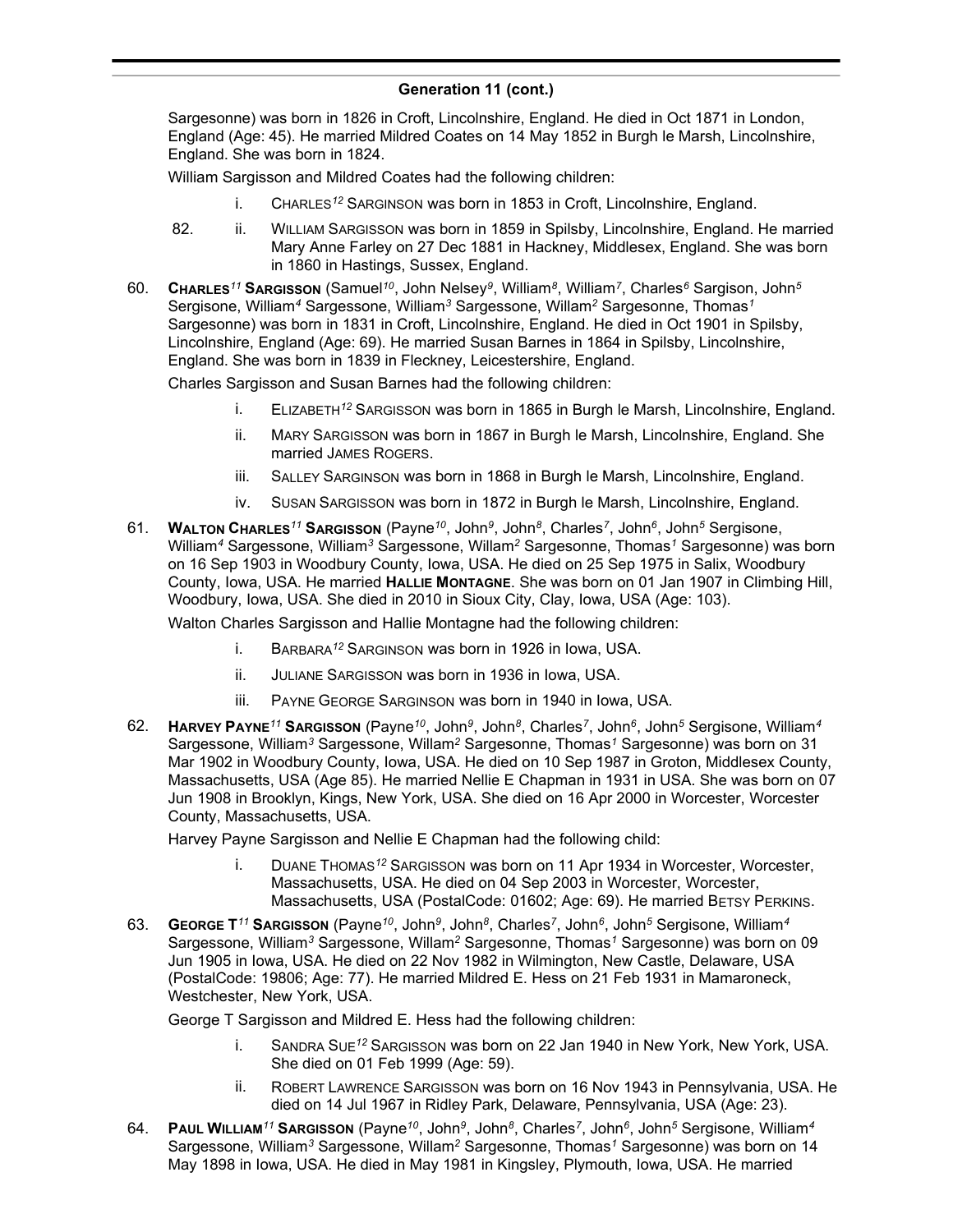**DELLA FERN JOHNSON**. She was born on 14 Oct 1900 in Iowa, USA. She died in Jan 1978 in Kingsley, Plymouth, Iowa, USA (PostalCode: 51028; Age: 77).

Paul William Sargisson and Della Fern Johnson had the following child:

- i. LELAND PAUL*<sup>12</sup>* SARGISSON was born on 30 Nov 1919 in Woodbury, Iowa, USA. He died on 20 Mar 2018.
- 65. **CONRAD SIDNEY***<sup>11</sup>* **SARGISSON** (George*<sup>10</sup>* , John*<sup>9</sup>* , John*<sup>8</sup>* , Charles*<sup>7</sup>* , John*<sup>6</sup>* , John*<sup>5</sup>* Sergisone, William*<sup>4</sup>* Sargessone, William*<sup>3</sup>* Sargessone, Willam*<sup>2</sup>* Sargesonne, Thomas*<sup>1</sup>* Sargesonne) was born in 1852 in Droxford, Hampshire, England. He died on 04 Dec 1916 in Chorlton cum Hardy, Lancashire, England. He married Sarah Ann Smith in Jul 1878 in Thorne, Yorkshire, England. She was born in 1854 in Winterton, Lincolnshire, England.

Conrad Sidney Sargisson and Sarah Ann Smith had the following children:

- i. MARY PHOEBE*<sup>12</sup>* SARGISSON was born in 1879 in Newbury, Berkshire, England. She died in Sep 1911 in Chorlton cum Hardy, Lancashire, England (Age: 32).
- 83. ii. RALPH MUMBY SARGISSON was born in Jul 1881 in Bedford, Bedfordshire, England. He died on 18 Nov 1962 in Penzance, Cornwall, England (Age 81). He married Kathleen Arculus in Jun 1918 in Aston, Warwickshire, England. She was born in 1893 in Shirley, Warwickshire, England. She died on 24 Apr 1955 in Hereford, Herefordshire, England.
	- iii. WINIFRED ALICE SARGISSON was born on 21 Oct 1883 in Bedford, Bedfordshire, England. She died in Sep 1960 in Ashbourne, Derbyshire, England (Age: 76).
	- iv. HILDA MARGARET SARGISSON was born on 28 Apr 1885 in Bedford, Bedfordshire, England. She died on 04 Sep 1952 in Derby, Derbyshire, England.
- 66. **CHARLES***<sup>11</sup>* **SARGISON** (Henry*<sup>10</sup>* Sargisson, John*<sup>9</sup>* Sargisson, John*<sup>8</sup>* Sargisson, Charles*<sup>7</sup>* Sargisson, John*<sup>6</sup>* Sargisson, John*<sup>5</sup>* Sergisone, William*<sup>4</sup>* Sargessone, William*<sup>3</sup>* Sargessone, Willam*<sup>2</sup>* Sargesonne, Thomas*<sup>1</sup>* Sargesonne) was born in 1843 in Hogsthorpe, Lincolnshire, England. He died in Oct 1918 in Spilsby, Lincolnshire, England. He married Susan Barnes in Apr 1864 in Spilsby, Lincolnshire, England. She was born about 1839 in Stickney, Lincolnshire, England.

Charles Sargison and Susan Barnes had the following children:

- i. ELIZABETH ANN*<sup>12</sup>* SARGISSON was born in 1865 in Burgh le Marsh, Lincolnshire, England.
- ii. MARY SARGISSON was born in 1867 in Burgh le Marsh, Lincolnshire, England. She married James Rogers in Oct 1894 in Spilsby, Lincolnshire, England. He was born about 1870 in London, England.
- iii. SALLEY SARGINSON was born in 1868 in Burgh le Marsh, Lincolnshire, England.
- iv. SUSAN SARGISSON was born in 1871 in Burgh le Marsh, Lincolnshire, England.
- 67. **JOHN HENRY***<sup>11</sup>* **SARGISON** (Henry*<sup>10</sup>* Sargisson, John*<sup>9</sup>* Sargisson, John*<sup>8</sup>* Sargisson, Charles*<sup>7</sup>* Sargisson, John*<sup>6</sup>* Sargisson, John*<sup>5</sup>* Sergisone, William*<sup>4</sup>* Sargessone, William*<sup>3</sup>* Sargessone, Willam*<sup>2</sup>* Sargesonne, Thomas*<sup>1</sup>* Sargesonne) was born on 29 Dec 1843 in Hogsthorpe, Lincolnshire, England. He died on 16 Mar 1920 in Ramsey, Minnesota, USA. He married (1) **MARY E SARGISSON**. She was born about 1847 in Wisconsin, USA. He married (2) **MARY S LUCKETT** in 1891 in Colorado Springs, El Paso, Colorado, USA. She was born in 1855 in Kentucky, USA. He married (3) **MARTHA ANN SLOAN** on 01 Dec 1881 in Fort Collins, Larimer, Colorado, USA. She was born in 1855 in Kentucky, USA. She died on 08 Jun 1887.

John Henry Sargison and Martha Ann Sloan had the following children:

- i. MATTIE*<sup>12</sup>* SARGISSON was born in 1884 in Larimer County, Colorado, USA. She died in Aug 1884 in Larimer County, Colorado, USA (Brain fever).
- ii. MINNIE SARGISSON was born on 01 Oct 1882 in Larimer County, Colorado, USA. She died on 15 Feb 1966 in Larimer County, Colorado, USA. She married ARTHUR H NELSON. He was born about 1886 in Chicago, Cook, Illinois, USA.
- 68. **WILLIAM WHALER***<sup>11</sup>* **SARGISSON** (William Richardson*<sup>10</sup>* , William*<sup>9</sup>* , William*<sup>8</sup>* , John*<sup>7</sup>* , John*<sup>6</sup>* , John*<sup>5</sup>* Sergisone, William*<sup>4</sup>* Sargessone, William*<sup>3</sup>* Sargessone, Willam*<sup>2</sup>* Sargesonne, Thomas*<sup>1</sup>* Sargesonne) was born in 1850 in Spilsby, Lincolnshire, England. He died in Mar 1937 in Boston,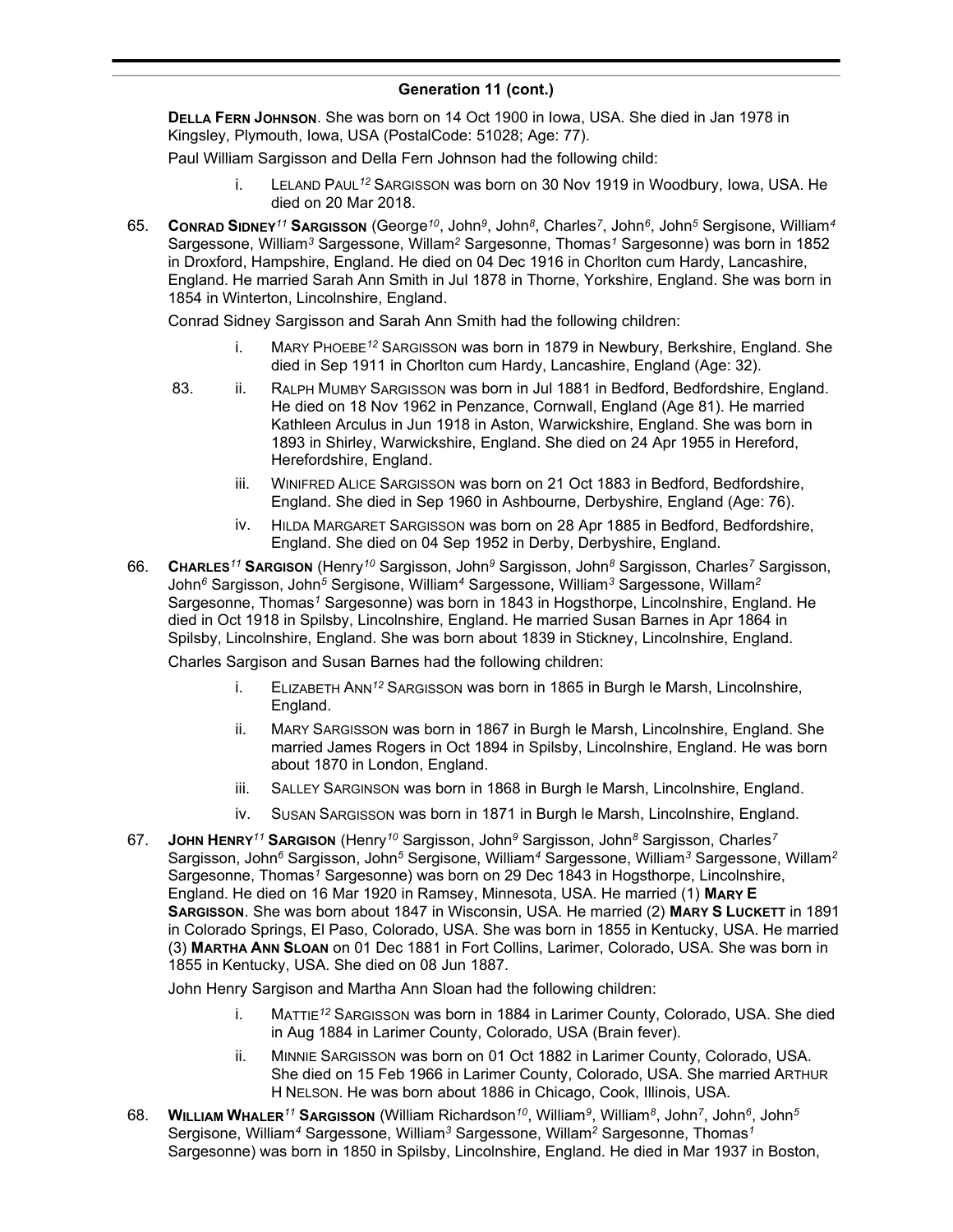Lincolnshire, England. He married Mary Waynor, daughter of James Waynor and Martha, in 1882 in Lincoln, Lincolnshire, England. She was born on 21 Jun 1850 in Harmston, Lincolnshire, England.

William Whaler Sargisson and Mary Waynor had the following children:

- i. FRANK*<sup>12</sup>* SARGISSON was born on 24 Jan 1884 in Sutton Bridge, Lincolnshire, England. He died in Dec 1939 in Boston, Lincolnshire, England (Age: 56).
- ii. MABEL SARGISSON was born in 1886 in Sutton Bridge, Lincolnshire, England.
- 69. **JOHN THOMAS***<sup>11</sup>* **SARGISSON** (William Richardson*<sup>10</sup>* , William*<sup>9</sup>* , William*<sup>8</sup>* , John*<sup>7</sup>* , John*<sup>6</sup>* , John*<sup>5</sup>* Sergisone, William*<sup>4</sup>* Sargessone, William*<sup>3</sup>* Sargessone, Willam*<sup>2</sup>* Sargesonne, Thomas*<sup>1</sup>* Sargesonne) was born in 1852 in Burgh le Marsh, Lincolnshire, England. He died in Jan 1898 in Spilsby, Lincolnshire, England (Age: 45). He married Laura Matilda Pick in 1885 in Spilsby, Lincolnshire, England. She was born in 1867 in Kirton, Lincolnshire, England.

John Thomas Sargisson and Laura Matilda Pick had the following children:

- i. ELIZABETH A*<sup>12</sup>* SARGINSON was born in 1887 in Burgh le Marsh, Lincolnshire, England.
- ii. LAURA SARGISSON was born on 13 Feb 1888 in Wainfleet All Saints, Lincolnshire, England. She died on 15 May 1977 in Malvern, Worcestershire, England (Age 89). She married Herbert Sidney Cash in 1923 in Brigg, Lincolnshire, England. He was born on 14 Aug 1888.
- iii. ETHEL SARGINSON was born in 1890 in Wainfleet All Saints, Lincolnshire, England.
- iv. FRANK W SARGISSON was born on 23 Jan 1891 in Wainfleet All Saints, Lincolnshire, England. He died in Jun 1965 in Lincolnshire, England (Age: 74). He married Hilda Green on 21 Oct 1915 in Swineshead, Lincolnshire, England. She was born on 21 Oct 1894.
- 70. **JOHN WILLIAM***<sup>11</sup>* **SARGISSON** (John George*<sup>10</sup>* , William*<sup>9</sup>* , William*<sup>8</sup>* , John*<sup>7</sup>* , John*<sup>6</sup>* , John*<sup>5</sup>* Sergisone, William*<sup>4</sup>* Sargessone, William*<sup>3</sup>* Sargessone, Willam*<sup>2</sup>* Sargesonne, Thomas*<sup>1</sup>* Sargesonne) was born in 1848 in Burgh le Marsh, Lincolnshire, England. He married Ann Susannah Stubbs on 22 Jul 1874 in London, England (Islington). She was born in 1845.

John William Sargisson and Ann Susannah Stubbs had the following children:

- i. PERCY WILLIAM*<sup>12</sup>* SARGISSON was born in Apr 1875 in Colchester, Essex, England. He married LYDIA MARY THOMAS. She was born in Jan 1887 in New Zealand (QuarterOfYear: Jan-Feb-Mar). She died on 13 Mar 1982 in New Zealand (Age 95).
- ii. ELIZABETH LOUISE SARGISSON was born in 1877 in Colchester, Essex, England.
- 71. **GEORGE METHERINGHAM***<sup>11</sup>* **SARGISSON** (John George*<sup>10</sup>* , William*<sup>9</sup>* , William*<sup>8</sup>* , John*<sup>7</sup>* , John*<sup>6</sup>* , John*<sup>5</sup>* Sergisone, William*<sup>4</sup>* Sargessone, William*<sup>3</sup>* Sargessone, Willam*<sup>2</sup>* Sargesonne, Thomas*<sup>1</sup>* Sargesonne) was born on 03 Nov 1854 in Burgh le Marsh, Lincolnshire, England. He died on 04 Oct 1939 in Porangahau, Central Hawke's Bay District, Hawke's Bay, New Zealand. He married Agnes Annie Peakman in 1885 in New Zealand. She was born in 1863 in New Zealand. She died on 21 Nov 1944 in Porangahau, Central Hawke's Bay District, Hawke's Bay, New Zealand.

George Metheringham Sargisson and Agnes Annie Peakman had the following children:

- i. VIOLET METHERINGHAM*<sup>12</sup>* SARGISSON was born in 1885 in Napier, Hawke's Bay, New Zealand. She died on 11 Sep 1945 in Palmerston North, Manawatu-Wanganui, New Zealand.
- ii. BERTRAM ALLEN SARGISSON was born in 1887 in Napier, Hawke's Bay, New Zealand. He died in 1965 in Masterton, Wellington, New Zealand. He married Anna Maud Gurr in 1913 in New Zealand. Anna Maud was born on 15 Jul 1887 in Wanganui, Manawatu-Wanganui, New Zealand. Anna Maud died on 08 Apr 1980 in Katikati, Western Bay of Plenty, Bay of Plenty, New Zealand.
- iii. ELSIE GRACE SARGISSON was born in 1889 in Ormondville, Tararua, Manawatu-Wanganui, New Zealand. She died in 1964 in Palmerston North, Manawatu-Wanganui, New Zealand. She married John Alfred Steele in 1920 in New Zealand. He was born in 1892 in Hamilton, Waikato, New Zealand. He died on 19 Aug 1962 in Palmerston North, Manawatu-Wanganui, New Zealand.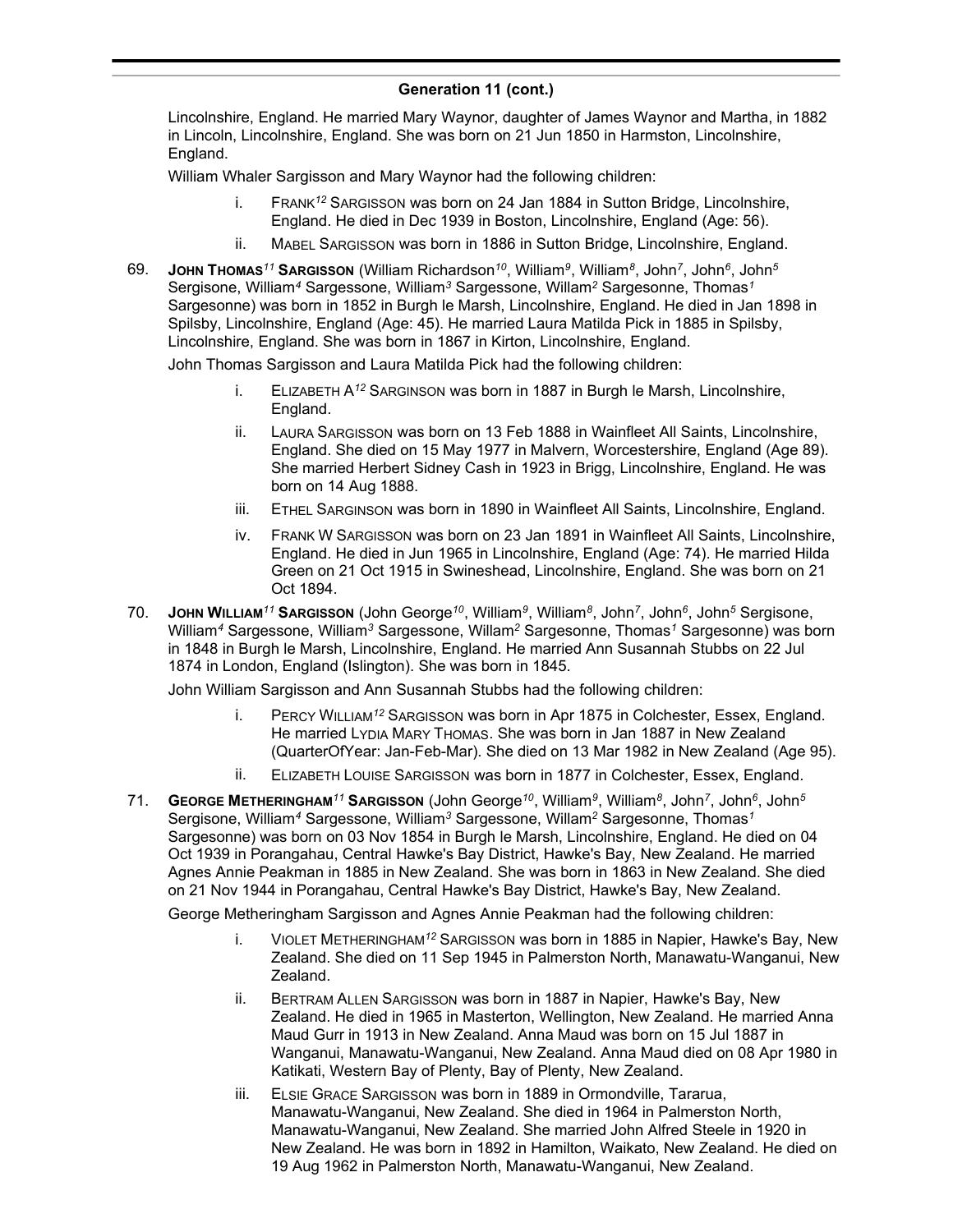- iv. EVA ISABEL SARGISSON was born on 15 Aug 1890 in Porangahau, Central Hawke's Bay District, Hawke's Bay, New Zealand. She died on 22 Apr 1905 in Porangahau, Central Hawke's Bay District, Hawke's Bay, New Zealand (Age: 14).
- v. ERIC TUDWAY SARGISSON was born on 04 Mar 1892 in Hawkes Bay, New Zealand. He died on 13 Sep 1915 in Malta.
- 84. vi. CARA SARGISSON was born in Jul 1895 in Porangahau, Central Hawke's Bay, Hawke's Bay, New Zealand. She died in 1963 in New Zealand. She married Charles William Erwood in 1920 in New Zealand.
- 72. **HENRY ALLEN***<sup>11</sup>* **SARGISSON** (John George*<sup>10</sup>* , William*<sup>9</sup>* , William*<sup>8</sup>* , John*<sup>7</sup>* , John*<sup>6</sup>* , John*<sup>5</sup>* Sergisone, William*<sup>4</sup>* Sargessone, William*<sup>3</sup>* Sargessone, Willam*<sup>2</sup>* Sargesonne, Thomas*<sup>1</sup>* Sargesonne) was born on 01 Oct 1860 in Burgh le Marsh, Lincolnshire, England. He married (1) **JANE MCWILLIAM STOREY** on 05 Oct 1893 in Tower Hamlets, Kent, England. She was born in 1866 in Bishops Stortford, Hertfordshire, England. He married (2) **MARY A SARGISSON**. She was born on 12 Oct 1876.

Henry Allen Sargisson and Jane McWilliam Storey had the following children:

- i. MURIEL*<sup>12</sup>* SARGISSON was born in 1895 in Essex, England.
- ii. NORMAN HENRY SARGISSON was born on 13 Feb 1896 in West Ham, Essex, England. He died on 31 May 1916 (North Sea Age: 20).
- 73. **ARTHUR***<sup>11</sup>* **SARGISSON** (John George*<sup>10</sup>* , William*<sup>9</sup>* , William*<sup>8</sup>* , John*<sup>7</sup>* , John*<sup>6</sup>* , John*<sup>5</sup>* Sergisone, William*<sup>4</sup>* Sargessone, William*<sup>3</sup>* Sargessone, Willam*<sup>2</sup>* Sargesonne, Thomas*<sup>1</sup>* Sargesonne) was born on 30 Sep 1863 in Burgh le Marsh, Lincolnshire, England. He died on 09 Dec 1942 in Burgh le Marsh, Lincolnshire, England. He married **ANNIE ADLARD**. She was born on 02 Nov 1866 in Wainfleet St Mary, Lincolnshire, England.

Arthur Sargisson and Annie Adlard had the following children:

- i. KEITH METHERINGHAM*<sup>12</sup>* SARGISSON was born in Jul 1896 in Burgh le Marsh, Lincolnshire, England. He died in Jun 1930 in Spilsby, Lincolnshire, England (Age: 33).
- ii. GEOFFREY SARGISSON was born on 14 Nov 1900 in Burgh le Marsh, Lincolnshire, England. He died on 01 Apr 1989 in Lincoln, Lincolnshire, England. He married Doris Mary Rollett in 1927 in Lincoln, Lincolnshire, England (St. Martin's Church). She was born on 02 Mar 1902.
- iii. CONSTANCE SARGISSON was born on 12 Mar 1905 in Burgh le Marsh, Lincolnshire, England.
- iv. MARGARET SARGISSON was born on 03 Jul 1906 in Burgh le Marsh, Lincolnshire, England.
- 74. **KATE ELIZABETH***<sup>11</sup>* **SARGISSON** (George Waite*<sup>10</sup>* , Joseph*<sup>9</sup>* , William*<sup>8</sup>* , John*<sup>7</sup>* , John*<sup>6</sup>* , John*<sup>5</sup>* Sergisone, William*<sup>4</sup>* Sargessone, William*<sup>3</sup>* Sargessone, Willam*<sup>2</sup>* Sargesonne, Thomas*<sup>1</sup>* Sargesonne) was born on 23 Mar 1866 in Sloothby, Lincolnshire, England. She died on 12 Aug 1949 in Mablethorpe, Lincolnshire, England (Age 83). She married Joe Coppin on 15 Jun 1889 in Enfield, Middlesex, England. He was born in 1868 in Horncastle, Lincolnshire, England.

Joe Coppin and Kate Elizabeth Sargisson had the following children:

- i. ELSIE M*<sup>12</sup>* COPPIN was born in 1890 in Edmonton, Middlesex, England.
- ii. MAUD OLIVE COPPIN was born in 1892 in Edmonton, Middlesex, England.
- iii. KATE PRISCILLA COPPIN was born in 1893 in Edmonton, Middlesex, England.
- iv. FRANK JOSEPH COPPIN was born in 1895 in Edmonton, Middlesex, England.
- v. ROSE EVELYN COPPIN was born in 1900 in Lenton, Nottinghamshire, England.
- 75. **HANNAH***<sup>11</sup>* **SARGINSON** (William*<sup>10</sup>* , John*<sup>9</sup>* , Robert*<sup>8</sup>* Sargisson, William*<sup>7</sup>* , John*<sup>6</sup>* Sargisson, John*<sup>5</sup>* Sergisone, William*<sup>4</sup>* Sargessone, William*<sup>3</sup>* Sargessone, Willam*<sup>2</sup>* Sargesonne, Thomas*<sup>1</sup>* Sargesonne) was born in 1845 in St Olave Southwark, London, England. She died on 07 Feb 1918 in Woolwich, London, England. She married Alfred Henry Glaysher on 25 Dec 1869 in Woolwich, London, England. He was born about 1845 in Brentford, Middlesex, England.

Alfred Henry Glaysher and Hannah Sarginson had the following children: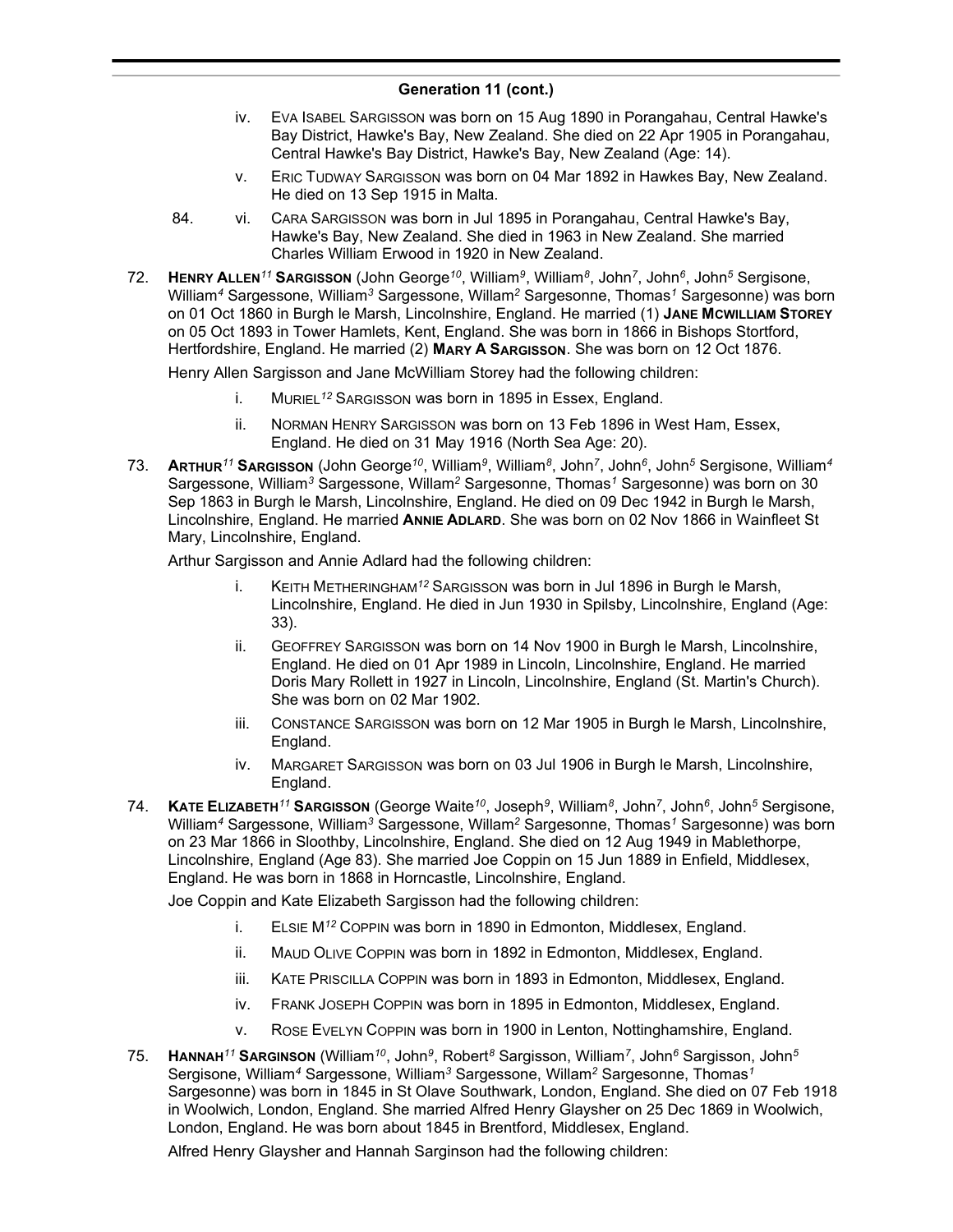- i. ANNIE ELIZABETH*<sup>12</sup>* GLAYSHER was born about 1881 in Surrey, England.
- ii. ALICE GLAYSHER was born in 1870 in Southwark, Surrey, England.
- 76. **ALFRED THOMAS***<sup>11</sup>* **SARGINSON** (William*<sup>10</sup>* , John*<sup>9</sup>* , Robert*<sup>8</sup>* Sargisson, William*<sup>7</sup>* , John*<sup>6</sup>* Sargisson, John*<sup>5</sup>* Sergisone, William*<sup>4</sup>* Sargessone, William*<sup>3</sup>* Sargessone, Willam*<sup>2</sup>* Sargesonne, Thomas*<sup>1</sup>* Sargesonne) was born in 1846 in St Saviour Southwark, London, England. He died in Mar 1917 in London, England. He married Eliza Stembridge on 09 Oct 1881 in London, England (Emmanuel Camberwell). She was born in Jan 1848 in London, England.

Alfred Thomas Sarginson and Eliza Stembridge had the following children:

- i. FLORENCE MARIA*<sup>12</sup>* SARGINSON was born on 16 Jun 1883 in Newington Walworth, London, England. She died in Jun 1962 in Wandsworth, London, England. She married Thomas Edward Baker on 23 Apr 1905 in London, England (St Peter Walworth). He was born on 17 Jun 1880 in London, England.
- 85. ii. JOHN SARGINSON was born on 05 Sep 1885 in London, England. He died in Dec 1972 in Easthampstead, Berkshire, England. He married ELIZABETH FLOYD. She was born in 1888.
	- iii. ALFRED SARGINSON was born on 13 Sep 1888 in London, England. He died in Mar 1968 in London, England.
- 77. **JOHN***<sup>11</sup>* **SARGINSON** (William*<sup>10</sup>* , John*<sup>9</sup>* , Robert*<sup>8</sup>* Sargisson, William*<sup>7</sup>* , John*<sup>6</sup>* Sargisson, John*<sup>5</sup>* Sergisone, William*<sup>4</sup>* Sargessone, William*<sup>3</sup>* Sargessone, Willam*<sup>2</sup>* Sargesonne, Thomas*<sup>1</sup>* Sargesonne) was born in 1851 in St Saviour Southwark, London, England. He died in Jan 1903 in London, England. He married **MARTHA GREEN**. She was born in 1852 in Lambeth, Surrey, England. John Sarginson and Martha Green had the following children:
	- i. FLORENCE*<sup>12</sup>* SARGINSON was born in 1890 in Southwark, Surrey, England.
	- ii. MAUD BEATRICE SARGINSON was born on 31 May 1889 in St Saviour Southwark, London, England. She died in Mar 1941 in Edmonton, Middlesex, England. She married William George Chalkley on 19 Jun 1909 in Edmonton, Middlesex, England. He was born on 16 Sep 1887 in London, England.
	- iii. MARTHA M SARGINSON was born in 1877 in London, England.

## **Generation 12**

78. **HERBERT***<sup>12</sup>* **SARGISSON** (Stephen Leaf*<sup>11</sup>* , John*<sup>10</sup>* , Jane*<sup>9</sup>* , William*<sup>8</sup>* , William*<sup>7</sup>* , Charles*<sup>6</sup>* Sargison, John*<sup>5</sup>* Sergisone, William*<sup>4</sup>* Sargessone, William*<sup>3</sup>* Sargessone, Willam*<sup>2</sup>* Sargesonne, Thomas*<sup>1</sup>* Sargesonne) was born on 17 May 1888 in Mumby, Lincolnshire, England. He died in Jun 1960 in Spilsby, Lincolnshire, England (Age: 72). He married Ethel J Fussey in Apr 1912 in Spilsby, Lincolnshire, England. She was born on 10 Mar 1890.

Herbert Sargisson and Ethel J Fussey had the following child:

- i. EVA A*<sup>13</sup>* SARGISSON was born on 25 Oct 1914.
- 79. **JOHN W***<sup>12</sup>* **SARGISSON** (Stephen Leaf*<sup>11</sup>* , John*<sup>10</sup>* , Jane*<sup>9</sup>* , William*<sup>8</sup>* , William*<sup>7</sup>* , Charles*<sup>6</sup>* Sargison, John*<sup>5</sup>* Sergisone, William*<sup>4</sup>* Sargessone, William*<sup>3</sup>* Sargessone, Willam*<sup>2</sup>* Sargesonne, Thomas*<sup>1</sup>* Sargesonne) was born on 11 Jan 1881 in Mumby, Lincolnshire, England. He died on 29 Dec 1957 in Mablethorpe, Lincolnshire, England (Age 76). He married Annie Elizabeth Forman in 1908 in Louth, Lincolnshire, England. She was born on 26 Aug 1885 in Lincolnshire, England. She died on 10 Aug 1973 in Mablethorpe, Lincolnshire, England (Age 87).

John W Sargisson and Annie Elizabeth Forman had the following children:

- i. JACK RAYMOND*<sup>13</sup>* SARGISSON was born on 31 Oct 1909 in Mablethorpe, Lincolnshire, England. He died in Mar 2003 in Lincolnshire, England (Age: 93). He married Helen O M Holmes in Apr 1943 in Louth, Lincolnshire, England (QuarterOfYear: Apr-May-Jun).
- ii. EVELYN MARY SARGISSON was born on 04 Mar 1912 in Louth, Lincolnshire, England. She died on 06 Apr 2006 in Mansfield, Nottinghamshire, England (Age: 94). She married Leonard Tebb in 1933 in Mablethorpe, Lincolnshire, England. He was born on 23 Aug 1911.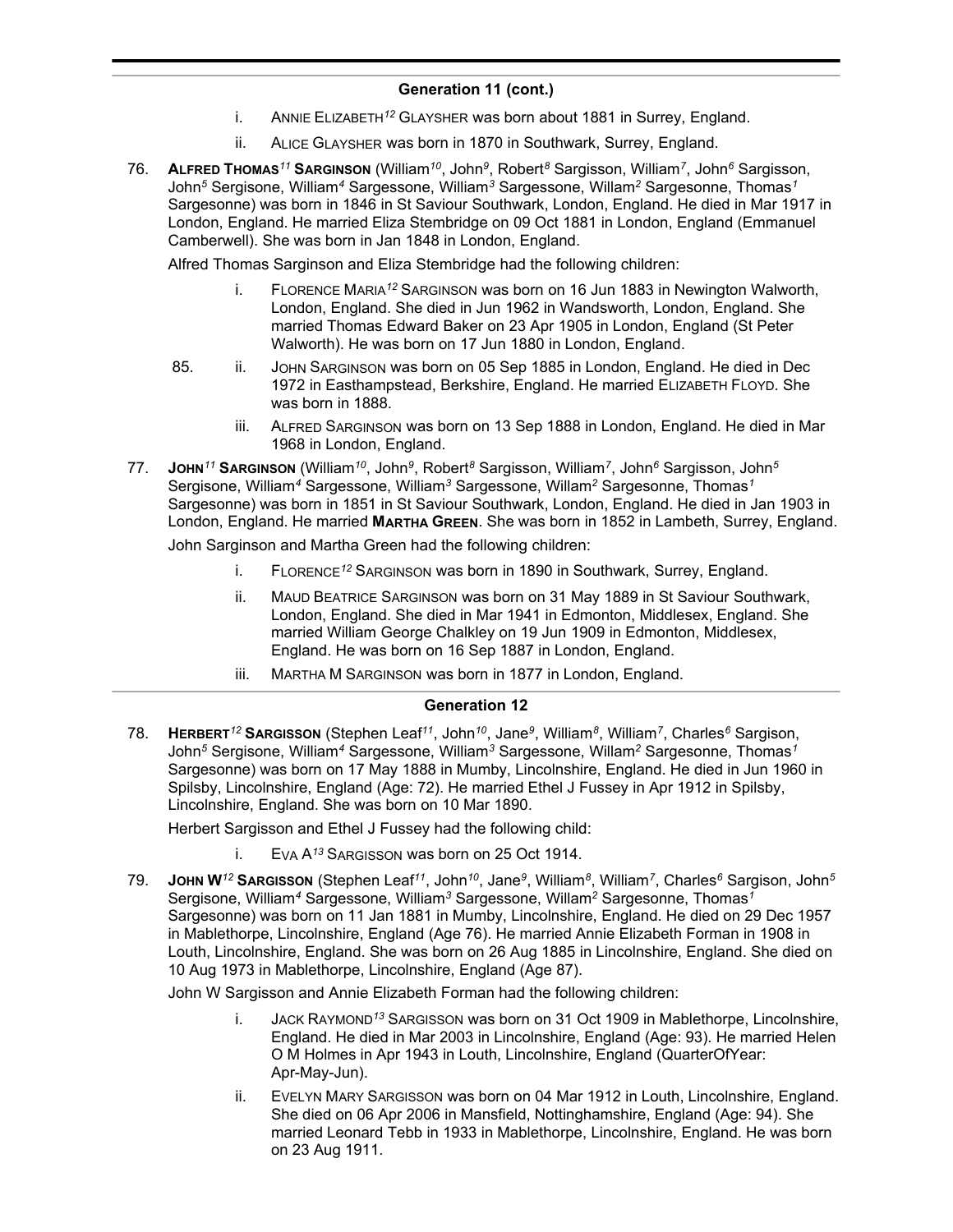- iii. MAURICE WILLIAM SARGISSON was born on 23 Aug 1922 in Mablethorpe, Lincolnshire, England. He died on 19 May 1974 in Ravenshead, Nottinghamshire, England (Age: 51; QuarterOfYear: Apr-May-Jun). He married Doris E Owen in Apr 1952 in Nottingham, Nottinghamshire, England (QuarterOfYear: Apr-May-Jun).
- 80. **SAMUEL***<sup>12</sup>* **SARGISSON** (John*<sup>11</sup>* , Samuel*<sup>10</sup>* , John Nelsey*<sup>9</sup>* , William*<sup>8</sup>* , William*<sup>7</sup>* , Charles*<sup>6</sup>* Sargison, John*<sup>5</sup>* Sergisone, William*<sup>4</sup>* Sargessone, William*<sup>3</sup>* Sargessone, Willam*<sup>2</sup>* Sargesonne, Thomas*<sup>1</sup>* Sargesonne) was born in 1852 in Croft, Lincolnshire, England. He died on 26 Jun 1929 in Potterspury, Northamptonshire, England (Age 77). He married Emma Shillito on 17 Apr 1877 in Spittlegate, Lincolnshire, England. She was born on 14 Mar 1859.

Samuel Sargisson and Emma Shillito had the following children:

- i. ANNIE ELIZABETH*<sup>13</sup>* SARGISSON was born in 1879 in Bitchfield, Lincolnshire, England.
- ii. EMMA SARGISSON was born in 1881 in Lullington, Derbyshire, England.
- iii. EVELYN SARGISSON was born in Oct 1882 in Burton upon Trent, Staffordshire, England.
- iv. ALMA SARGISSON was born in 1885 in Lullington, Derbyshire, England.
- v. ALICE SARGISSON was born on 18 Apr 1887 in Lullington, Derbyshire, England.
- vi. ERNESTINE MAUD SARGISSON was born in 1899 in Potterspury, Northamptonshire, England.
- vii. ETHEL SARGISSON was born in Apr 1902 in Potterspury, Northamptonshire, England.
- 81. **JOHN CHAPMAN***<sup>12</sup>* **SARGISSON** (John*<sup>11</sup>* , Samuel*<sup>10</sup>* , John Nelsey*<sup>9</sup>* , William*<sup>8</sup>* , William*<sup>7</sup>* , Charles*<sup>6</sup>* Sargison, John*<sup>5</sup>* Sergisone, William*<sup>4</sup>* Sargessone, William*<sup>3</sup>* Sargessone, Willam*<sup>2</sup>* Sargesonne, Thomas*<sup>1</sup>* Sargesonne) was born in 1848 in Croft, Lincolnshire, England. He died in Sep 1916 in Sleaford, Lincolnshire, England (Age: 68). He married Caroline Waller in 1873 in Spilsby, Lincolnshire, England. She was born in 1850 in Croft, Lincolnshire, England.

John Chapman Sargisson and Caroline Waller had the following children:

- i. ANNIE*<sup>13</sup>* SARGISSON was born in 1874 in Croft, Lincolnshire, England.
- ii. SUSSANAH SARGISSON was born in 1875 in Croft, Lincolnshire, England.
- iii. CAROLINE SARGISSON was born on 31 Jan 1876 in Croft, Lincolnshire, England. She died on 10 Jan 1962 in Sleaford, Lincolnshire, England (Age: 85).
- iv. ROSE EMILY SARGISSON was born in 1878 in Croft, Lincolnshire, England.
- v. JOHN WILLIAM SARGISSON was born on 09 Sep 1880 in Croft, Lincolnshire, England.
- 82. **WILLIAM***<sup>12</sup>* **SARGISSON** (William*<sup>11</sup>* , Samuel*<sup>10</sup>* , John Nelsey*<sup>9</sup>* , William*<sup>8</sup>* , William*<sup>7</sup>* , Charles*<sup>6</sup>* Sargison, John*<sup>5</sup>* Sergisone, William*<sup>4</sup>* Sargessone, William*<sup>3</sup>* Sargessone, Willam*<sup>2</sup>* Sargesonne, Thomas*<sup>1</sup>* Sargesonne) was born in 1859 in Spilsby, Lincolnshire, England. He married Mary Anne Farley on 27 Dec 1881 in Hackney, Middlesex, England. She was born in 1860 in Hastings, Sussex, England.

William Sargisson and Mary Anne Farley had the following child:

- i. WILLIAM FREDERICK*<sup>13</sup>* SARGISSON was born on 09 Jan 1884 in Poplar, London, England. He died in Mar 1980 in Thanet, Kent, England (Age: 96). He married Stella I J Black in 1919 in London, England.
- 83. **RALPH MUMBY***<sup>12</sup>* **SARGISSON** (Conrad Sidney*<sup>11</sup>* , George*<sup>10</sup>* , John*<sup>9</sup>* , John*<sup>8</sup>* , Charles*<sup>7</sup>* , John*<sup>6</sup>* , John*<sup>5</sup>* Sergisone, William*<sup>4</sup>* Sargessone, William*<sup>3</sup>* Sargessone, Willam*<sup>2</sup>* Sargesonne, Thomas*<sup>1</sup>* Sargesonne) was born in Jul 1881 in Bedford, Bedfordshire, England. He died on 18 Nov 1962 in Penzance, Cornwall, England (Age 81). He married Kathleen Arculus in Jun 1918 in Aston, Warwickshire, England. She was born in 1893 in Shirley, Warwickshire, England. She died on 24 Apr 1955 in Hereford, Herefordshire, England.

Ralph Mumby Sargisson and Kathleen Arculus had the following child:

i. CONRAD RALPH*<sup>13</sup>* SARGISSON was born in 1924 in Warwickshire, England (QuarterOfYear: Apr-May-Jun). He died in 2016 in Cornwall, England. He married Hilary A Stidworthy in Sep 1955 in Cheltenham, Gloucestershire, England. She was born in 1934 in Birmingham, Warwickshire, England.